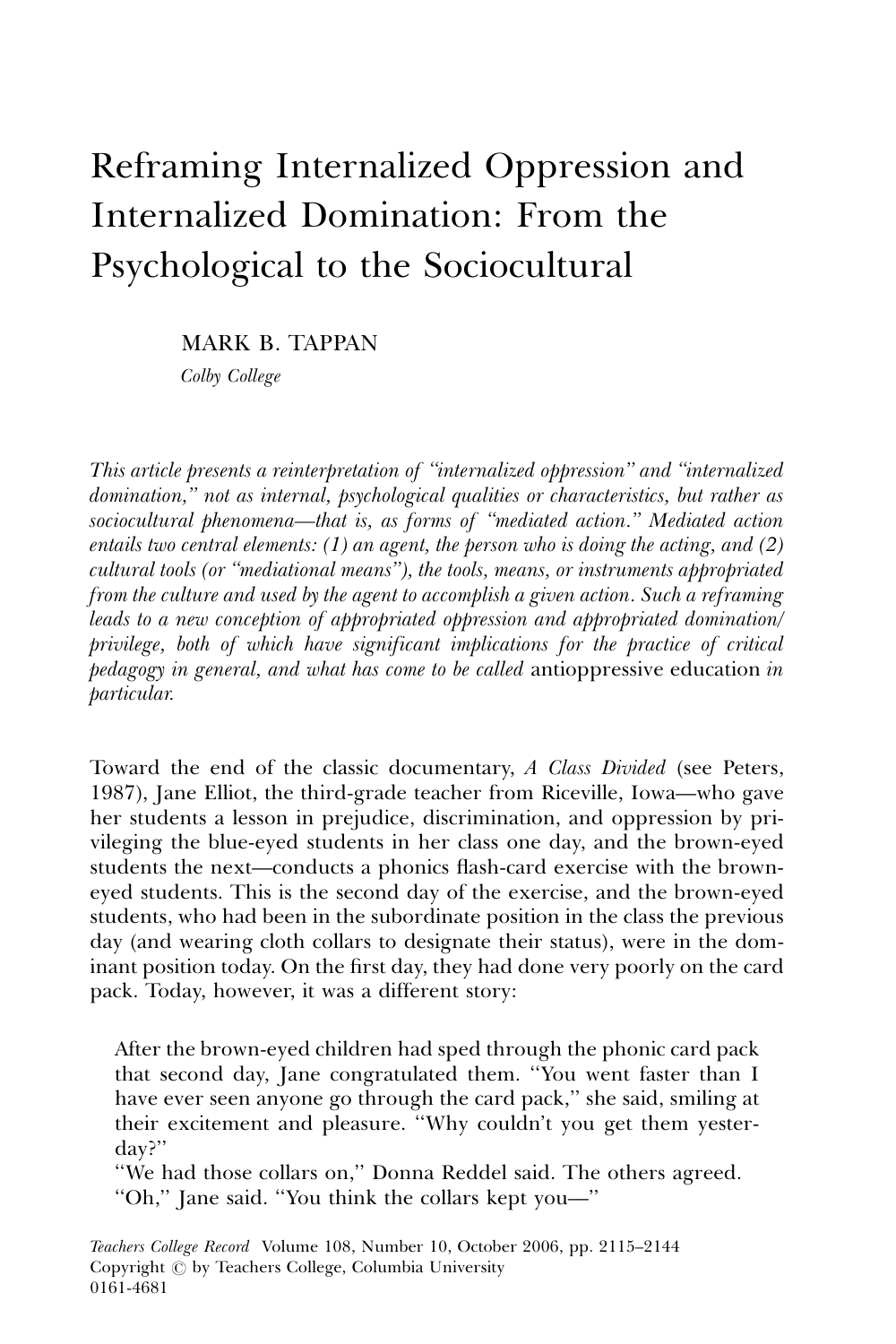''We couldn't think with those collars on,'' Roy Wilson said excitedly. ''My eyes just kept going around and around.''

"Oh," Jane said again, "and you couldn't think as well with the collars on." (Peters, 1987, p. 86)<sup>1</sup>

I will return to this video, and the example it offers, later in this article. For now, I simply want to note Jane Elliot's own description of the phenomenon represented here: ''In everything . . . they did on those two days, it was clear that the children that had been labeled inferior were, in fact, behaving as though they were inferior, while the 'superior' children performed in a consistently superior manner'' (Peters, 1987, p. 86).

My goal in this article is to take a new look at the twin concepts that typically might be invoked to interpret such a phenomenon: internalized oppression and internalized domination. Internalized oppression is a concept currently widely used across a variety of disciplines and critical projects, including contemporary critical pedagogy (see, for example, Freire, 1970; McLaren, 1998; Tatum, 1997; Young, 1990), to describe and explain the experience of those who are members of subordinated, marginalized, or minority groups (like the ''inferior'' children in Jane Elliot's class); those who are powerless and often victimized, both intentionally and unintentionally, by members of dominant groups; and those who have ''adopted the [dominant] group's ideology and accept their subordinate status as deserved, natural, and inevitable'' (Griffin, 1997, p. 76).

Internalized domination, on the other hand, describes and explains the experience and attitudes of those who are members of dominant, privileged, or powerful identity groups (like the blue-eyed children in Jane Elliot's classroom). It derives, at least in part, from the groundbreaking work of Baker-Miller (1976) on the dialectic between domination and subordination that characterizes all relations marked by differences in power and privilege, primarily in male-female relationships. The concept of internalized domination, as it is now more widely used (see Bell, 1997; Goodman, 2001; Griffin, 1997; Hardiman & Jackson, 1997; Hitchcock, 2002; Pheterson, 1990), captures the phenomenon whereby ''members of the [dominant] group accept their group's socially superior status as normal and deserved'' (Griffin, p. 76).

Traditionally, both internalized oppression and internalized domination have been viewed almost exclusively as internal, deep, unchanging, psychological qualities or characteristics of the oppressed, on the one hand, and the privileged on the other. I believe, however, that there are serious limitations to such an overemphasis on the personal, individual, psychological dimensions of both these phenomena. Bonilla-Silva (2003) argued that ''whereas for most whites racism is prejudice, for most people of color, racism is systemic or institutionalized'' (p. 8). The same holds true, I think, for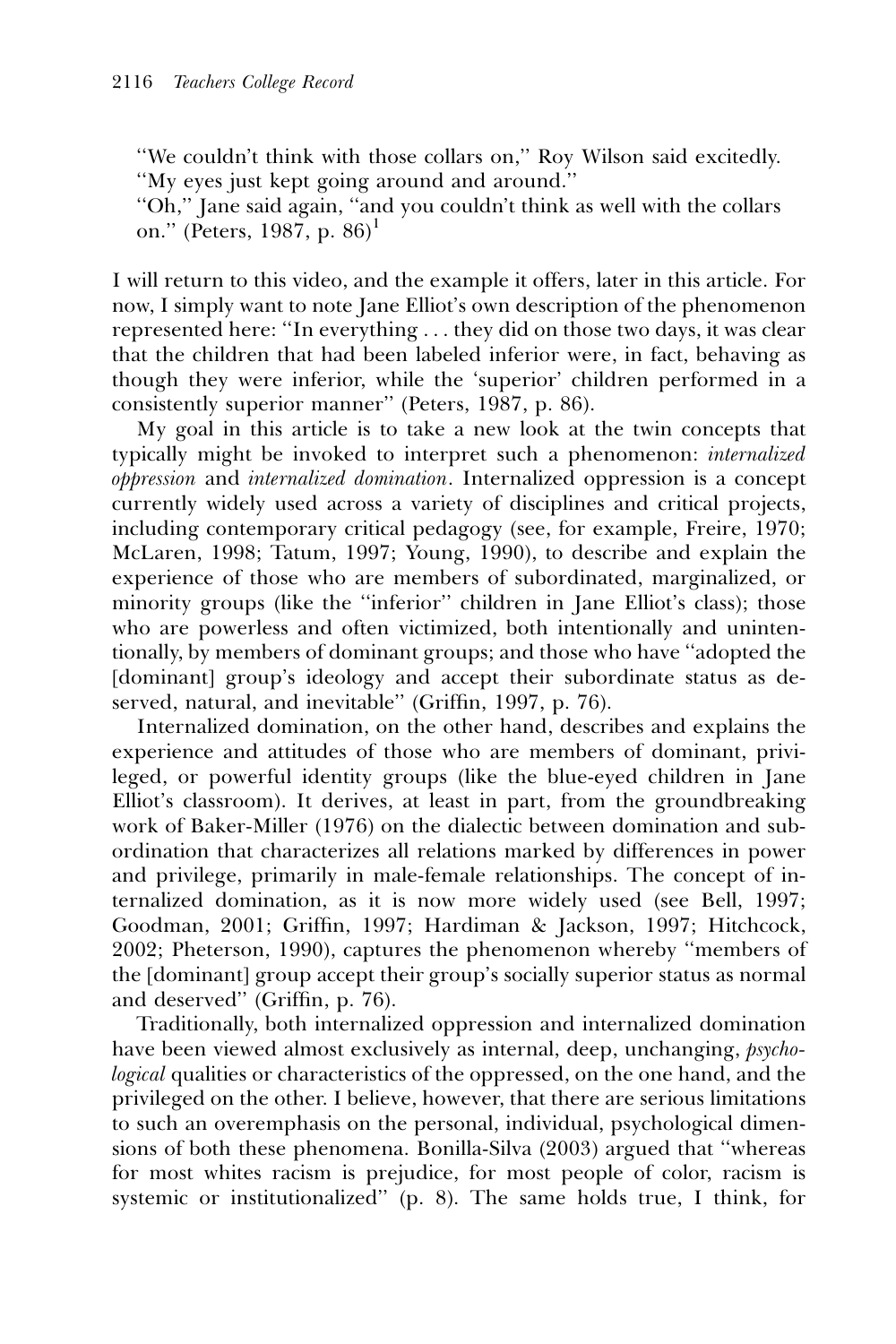internalized oppression and internalized domination in general. It is easy, particularly from a dominant point of view, to see the oppressed as ''victims'' and to see their reaction to oppression as reflecting a set of ''psychological problems,'' thereby obscuring the role that systemic, structural, and institutionalized forces play in the production and reproduction of oppression. Similarly, it is very easy, from a dominant point of view, to see racism, sexism, homophobia, and so on, as personal psychological shortcomings that are too easily interpreted—and thus dismissed or minimized as the result of prejudice, bias, or ignorance (''I'm not a racist!'' or ''I didn't mean anything by that remark''). This view, moreover, leads to a solution to prejudice and bias that stresses the need for individual attitude change via education, training, and therapy—interventions at the individual level and nothing more.<sup>2</sup>

But privilege and oppression are the result of forces and mechanisms that go far beyond the individual psychological level (see Hardiman & Jackson, 1997). Consequently, the social, cultural, institutional, and historical forces that lead racism, sexism, and homophobia to become systematically embedded in the structure of our social lives must be acknowledged in any attempt to challenge the status quo (Bishop, 2002). In the end, any solution to the problems of privilege and oppression must focus as much on structural/systemic change as it does on personal transformation. This is where the *sociocultural* concept of mediated action can be most useful.

Mediated action entails two central elements: (1) an agent, the person who is doing the acting, and (2) "cultural tools" or "mediational means" the tools, means, or ''instruments,'' appropriated from the culture and used by the agent to accomplish a given action (Wertsch, 1998). In this article, I will argue that both internalized oppression and internalized domination are better understood as forms of mediated action; in other words, they are better understood as sociocultural phenomena rather than simply as psychological phenomena. Such a reinterpretation, among other things, helps to hold both the individual and the structural/systemic levels together at the same time. $^3$ 

In constructing this argument, I will first sketch a general description of the classical conceptions of internalized oppression and internalized domination. I will then sketch a similarly general description of the concept of mediated action. Then I will bring these two descriptions together and, in so doing, I will present my reinterpretation of internalized oppression and internalized domination as mediated action. I will then return to A Class Divided to illustrate these concepts more fully, before turning to a necessarily incomplete consideration of the implications of this analysis for the practice of critical pedagogy in general, and what has come to be called antioppressive education (Kumashiro, 2000, 2002) in particular. Finally, I will conclude with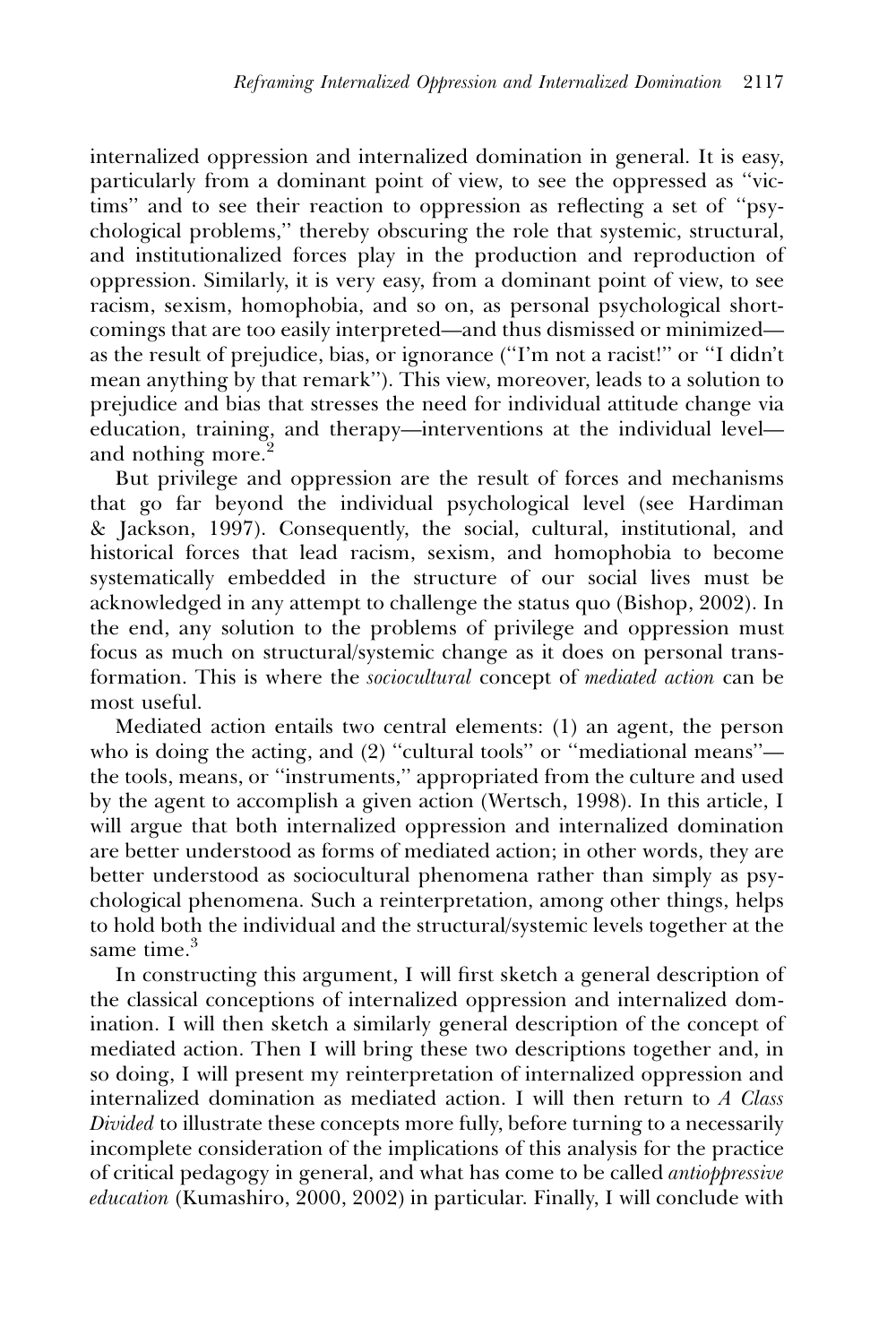some brief thoughts and reflections, unanswered questions, and directions for future work on these and related ideas.

## INTERNALIZED OPPRESSION AND INTERNALIZED DOMINATION

The phenomenon of internalized oppression has been extensively explored in the work of the Martiniquean psychiatrist Fanon (1963, 1967), the Tunisian Jewish writer Memmi (1967), and the Brazilian educator Freire (1970). However, as Foster (1993) suggested, the notion of a psychological mark of oppression—a term first coined by two American psychiatrists, Kardiner and Ovesey (1951)—which focuses on the consequences and implications of living under various forms of oppression (particularly colonization and racial oppression), is one of a whole host of labels, drawn primarily from the human and social sciences, that have been used to describe this phenomenon over the past 50 years or so. Whatever the label, all these notions carry a common referent: ''the idea of internalized psychological consequences [e.g., a sense of inferiority, low self-esteem, and aggression] due to social systems of prejudice, discrimination and oppression'' (Foster, p. 128).

Freire (1970) provided a well-known and useful summary of these consequences. He began by arguing that the goal of the oppressed is to liberate themselves and their oppressors. The difficulty of achieving this goal, said Freire, comes about because in the initial stage of their struggle against oppression, the oppressed, instead of striving for liberation, tend to become oppressors themselves (or ''suboppressors''). This is because although their ideal is to be fully human, their model of ''full humanity'' has been the oppressor. This is what Freire called ''identification with the oppressor''; at a certain moment of their existential experience, the oppressed have adopted an attitude of ''adhesion'' to the oppressor, they ''find in the oppressor their model of 'manhood''' (pp. 30–31), and they may even ''feel an irresistible attraction towards the oppressor and his way of life'' (p. 49). They have ''internalized the image of the oppressor and adopted his guidelines'' (p. 31) for action and interaction in the world.

Freire offers two other insights about this ''duality'' under which the oppressed live. The first is to call attention to the phenomenon of selfdeprecation, a sense of shame, humiliation, self-hatred, and low self-esteem that is characteristic of the oppressed (cf. the brown-eyed children's performance on the phonics flash cards). This attitude derives, he said, from the oppressed's adoption of the opinion that the oppressors hold of them. ''So often do [the oppressed] hear that they are good for nothing, know nothing, and are incapable of learning anything—that they are sick, lazy, and unproductive—that in the end they become convinced of their own unfitness'' (p. 49).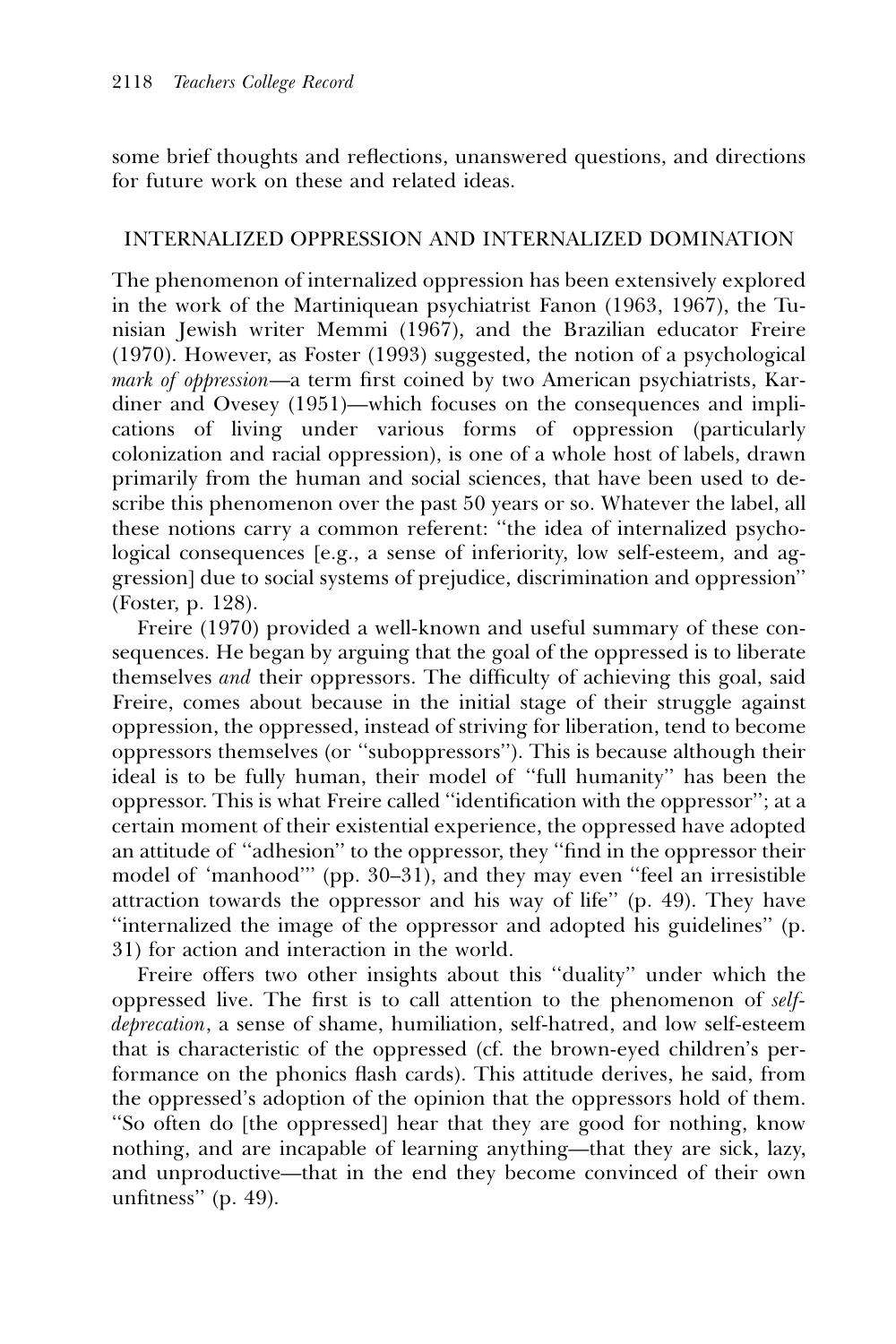Here Freire clearly echoed Memmi's (1967) analysis of the experience of colonization, in which the ''mythical portrait'' created by the colonizer profoundly shapes the view that the colonized hold of themselves:

Constantly confronted with this image of [themselves], set forth and imposed on all institutions and in every human contact, how could the colonized help reacting to [their] portrait? It cannot leave [them] indifferent and remain a veneer which, like an insult, blows with the wind. [They] end up recognizing it as one would a detested nickname which has become a familiar description. The accusation disturbs [them] and worries [them] even more because they admire and fear their powerful accuser. ''Are not they partially right?,'' [they] mutter. ''Are we not a little guilty after all? Lazy, because we have so many idlers? Timid, because we let ourselves be oppressed?'' Willfully created and spread by the colonizer, this mythical and degrading portrait ends up being accepted and lived with to a certain extent by the colonized. (p. 87)

Freire (1970) also introduced the notion of *horizontal violence*, in which members of the oppressed group engage in violence against their own comrades. ''Because the oppressor exists within their oppressed comrades,'' Freire said, when they attack, those comrades [the oppressed] are indirectly attacking the oppressor as well'' (p. 48).

To support his analysis, Freire quoted Fanon's (1967) analysis of causes of the aggressiveness and violence that the oppressed/colonized ''natives'' direct toward each other, often for the pettiest of reasons:

The colonized man will first manifest this aggressiveness which has been deposited in his bones against his own people. This is the period where the niggers beat each other up, and the police and the magistrates do not know which way to turn. . . . While the settler or the policeman has the right the livelong day to strike the native, to insult him and to make him crawl to them, you will see the native reaching for his knife at the slightest hostile or aggressive glance cast on him by another native; for the last resort of the native is to defend his personality vis-à-vis his brother.  $(p. 52)$ 

Although there is much more that can and should be said about Freire's (1970) conception of the dynamics of oppression and domination, suffice it to say that the strictly individual, psychological understanding of internalized oppression to which Freire's description seems to point has been widely adopted in the contemporary literature on oppression (see Baker-Miller, 1976; Bartky, 1990; Bell, 1997; Hardiman & Jackson, 1997; Harvey, 1999;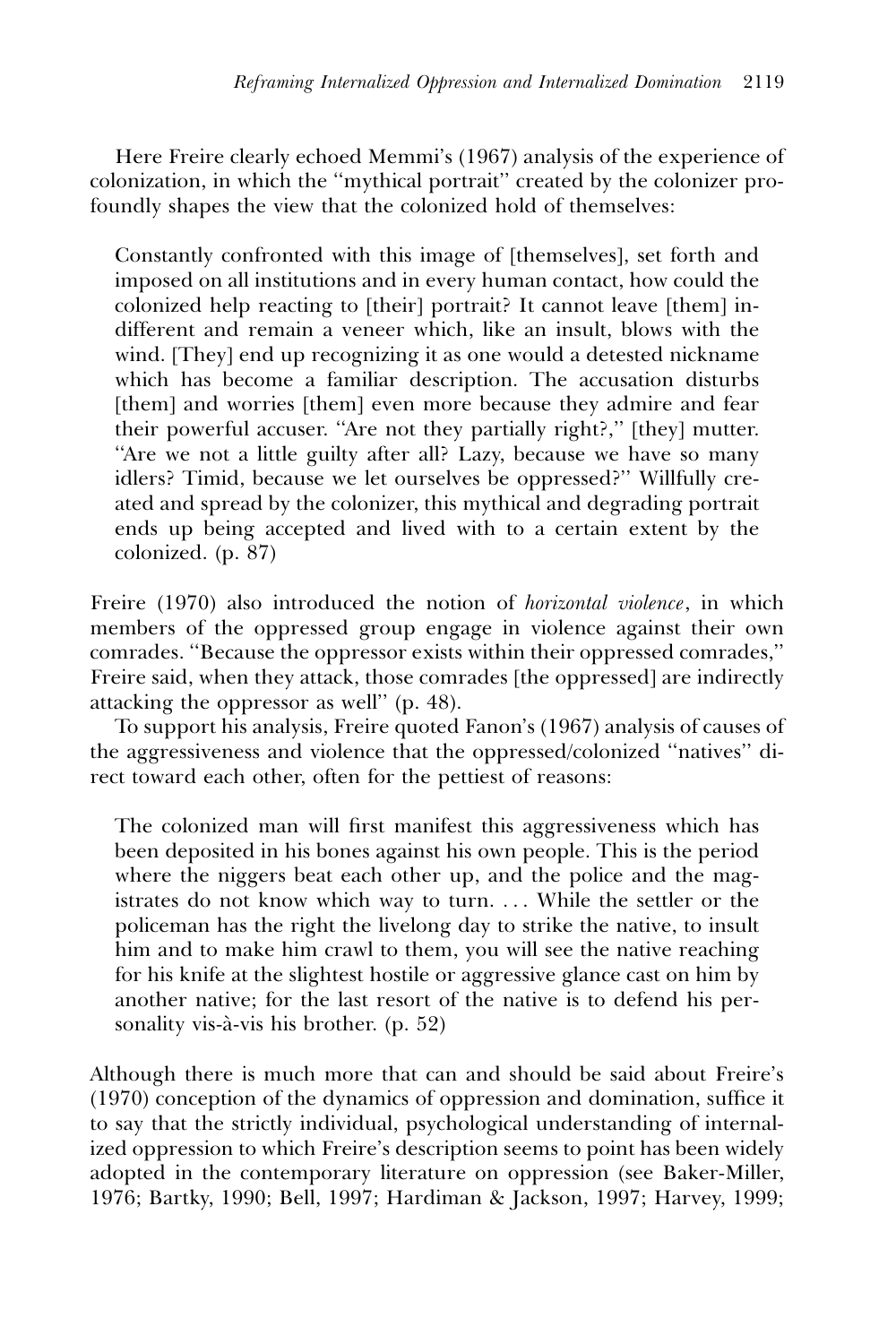Lipsky, 1987; Pharr, 1988; Sennett & Cobb, 1972; Sherover-Marcuse, 1986; Young, 1990). Pheterson (1990) provided a classic summary of this perspective:

Internalized oppression is the incorporation and acceptance by individuals within an oppressed group of the prejudices against them within the dominant society. Internalized oppression is likely to consist of self-hatred, self-concealment, fear of violence and feelings of inferiority, resignation, isolation, powerlessness, and gratefulness for being allowed to survive. Internalized oppression is the mechanism within an oppressive system for perpetuating domination not only by external control but also by building subservience into the minds of the oppressed groups. (p. 35)

Note, in this description, the primary emphasis on feelings and emotional responses, and the use of internal, interior images (''into the minds'') to characterize this phenomenon.

Let me turn now to a brief consideration of what I call the ''classical'' conception of internalized domination. Although the concept of internalized domination has not been as widely used as the concept of internalized oppression, and its sources are less clear, $<sup>4</sup>$  it has become, in recent years, a</sup> familiar concept to many (see Bell, 1997; Goodman, 2001; Griffin, 1997; Hardiman & Jackson, 1997; Hitchcock, 2002; Pheterson, 1990). Pheterson, once again, provided a useful summary of how this phenomenon is typically conceptualized:

Internalized domination is the incorporation and acceptance by individuals within a dominant group of prejudices against others. Internalized domination is likely to consist of feelings of superiority, normalcy, and self righteousness, together with guilt, fear, projection, denial of reality, and alienation from one's body and from nature. Internalized domination perpetuates oppression of others and alienation from oneself by either denying or degrading all but a narrow range of human possibilities. One's own humanity is thus internally restricted and one's qualities of empathy, trust, love, and openness to others and to life-enhancing work become rigid and repressed. (p. 35)

Hardiman and Jackson (1997) expanded on this definition, offering some specific examples:

Internalized domination refers to the behaviors, thoughts, and feelings of agents [dominant group members] who through their socialization as members of the dominant group, learn to think and act in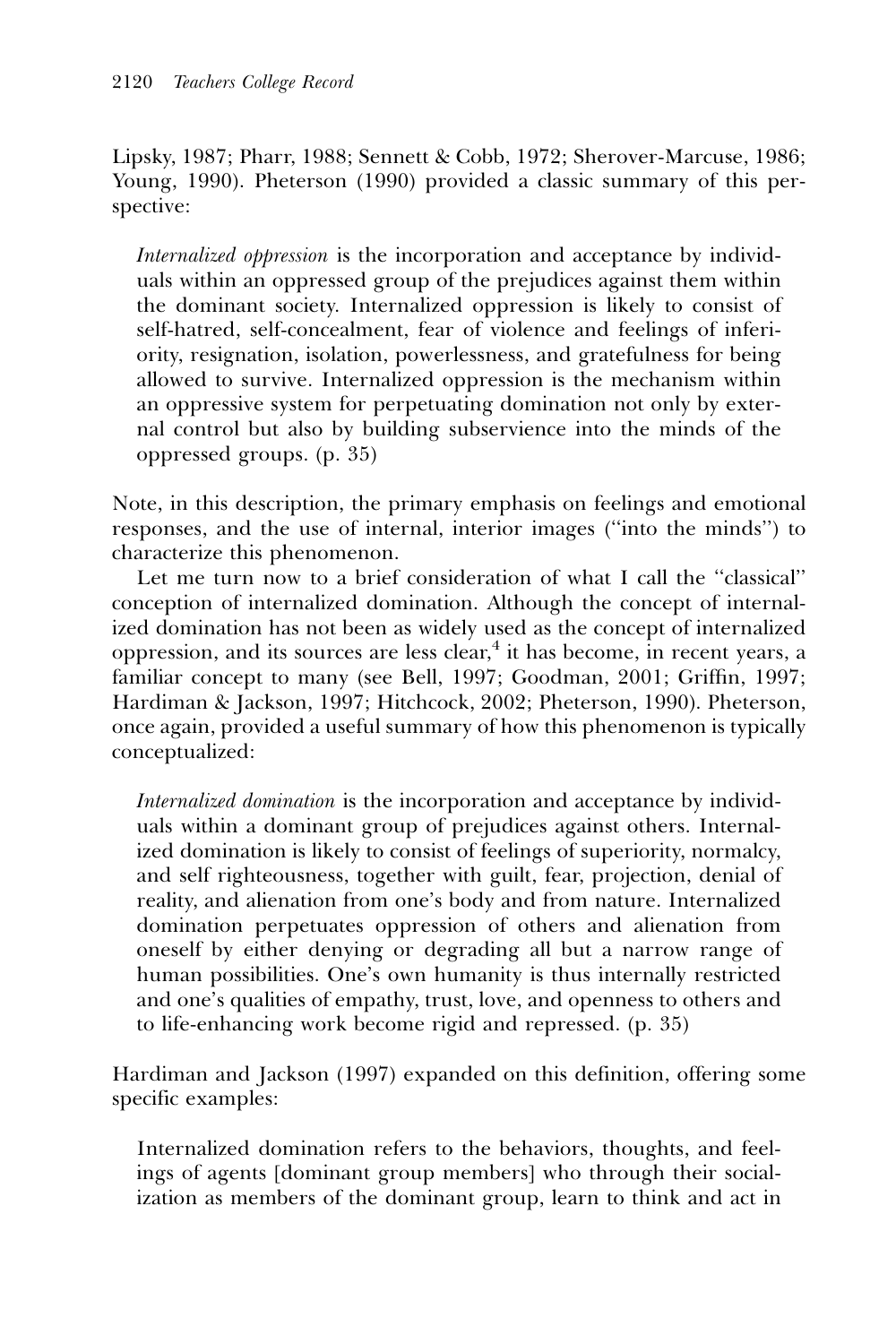ways that express internalized notions of entitlement and privilege. Examples of internalized domination include men talking over and interrupting women in conversation, while simultaneously labeling women as chatty. There is an absence of feeling that one has to prove oneself, or that one's status, talent, and qualifications would be questioned in any situation. (p. 21)

Hitchcock (2002), in his book, *Lifting the White Veil*, discusses what he calls internalized dominance:

Internalized dominance is a belief system grounded in miseducation and in the politics of social inequality. This belief system is the result of an advantaged relationship to privilege, power, and cultural affirmation. The premise of white superiority undergirds the various attitudinal and behavioral expression of internalized dominance. (p. 143)

Hitchcock (2002) explored the way that internalized dominance influences Whites' relationship with themselves (leading, for example, to shame, guilt, and defensiveness); Whites' relationships to other White people (leading, for example, to the assumption that other Whites are racist, or to competition with other Whites to be the ''best ally'' to folks of color); Whites' relationships with people of color (leading, for example, to fear people of color, to feel superior to people of color, to take on the role of ''savior'' of people of color), and Whites' relationship to the racial structure of United States culture (leading, for example, to marginalizing talk and feelings about racial structure, or experiencing uncertainty or paralysis in mixed race settings). He also argued that ''our internalized dominance affects us every bit as much as internalized oppression affects people of color'' (p. 150).

Finally, Hitchcock (2002) presented his version of the argument that internalized dominance, like internalized oppression, becomes a part of the psyche, both consciously and unconsciously:

The ready-made imagery of our society is so prevalent and interwoven with everything else that it becomes a part of our inner psychological makeup. We incorporate this imagery even before we can think clearly. By the time we are adults it has become part of our psychological framework. While we might be aware of it, and thus work to reduce its effect upon us, we can never completely remove or expunge its effects from our conscious and, more importantly, subconscious minds. (p. 144)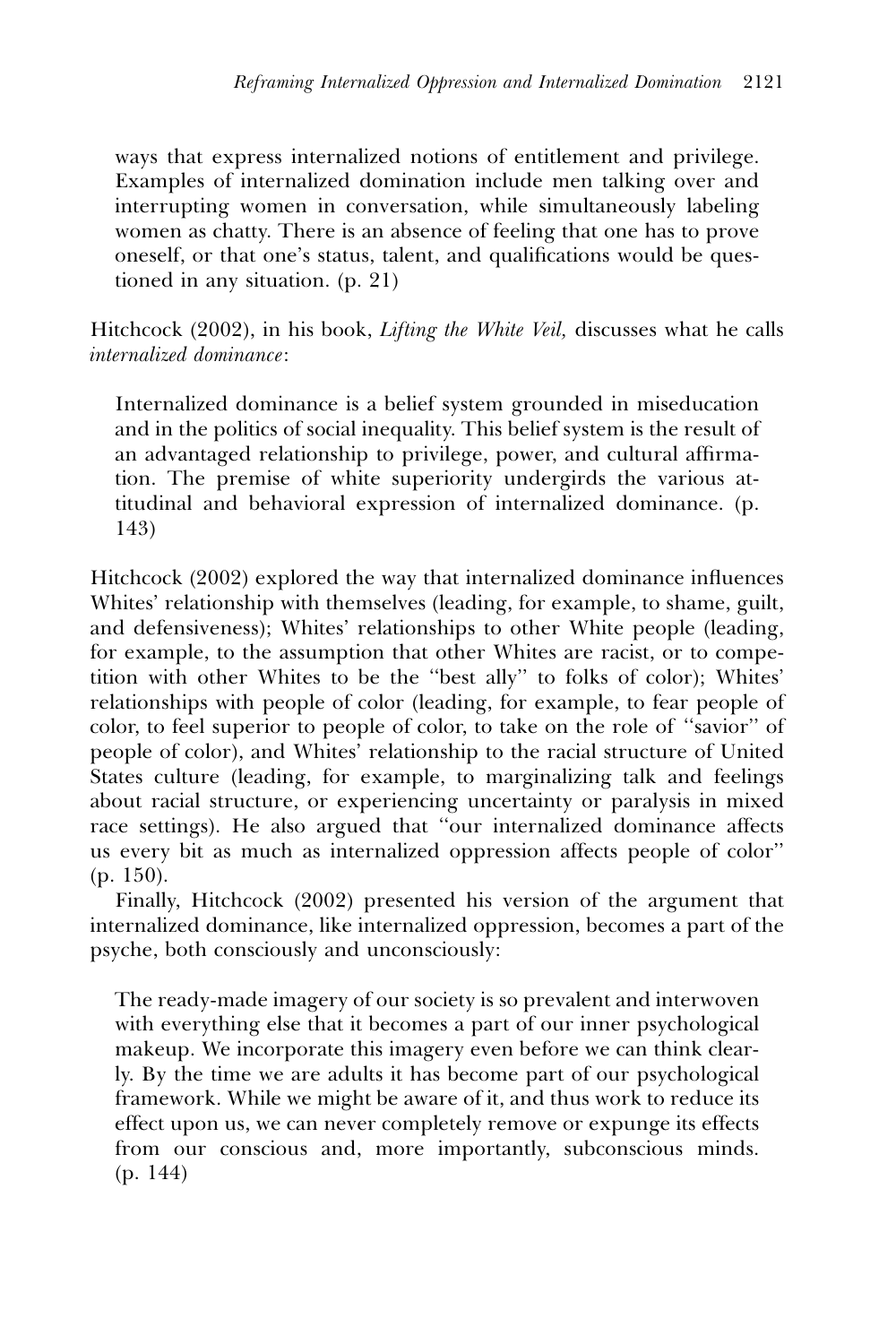In sum, although the classical conceptions of both internalized oppression and internalized domination are undeniably powerful and compelling, it is important to note the pervasiveness of internal and internalizing language and images in both conceptions. This language has clearly been influenced by the psychodynamic, psychiatric, psychological discourse that, since Freud, has become so much a part of the language that we use for selfunderstanding. But there are limitations, I would argue, in the use of this kind of language and these kinds of images. For one, as I have suggested above, it obscures the role that systemic, structural, institutionalized forces play in producing and reproducing both privilege and oppression. In addition, the internalized image suggests that oppression and domination become deep, internal psychological qualities, characteristics, or ''marks'' that are extremely difficult (if not impossible) to resist, interrupt, or abandon once they are in place. This, to me, perpetuates a static and ultimately pessimistic view of both oppression and privilege that is at odds with any kind of educational or developmental effort to challenge the status quo.

Thus, I would argue that we need a new way to think about these two phenomena. This is provided by recent scholarship in sociocultural theory, focusing in particular on the concept of mediated action.

#### MEDIATED ACTION

The concept of mediated action has been explored and articulated most fully by Wertsch (1991, 1995, 1998). Wertsch (1998) argued that the goal of sociocultural inquiry, in contrast to strictly psychological inquiry, is to understand the relationship between the individual and the social, cultural, historical, and institutional contexts in which the individual lives. To accomplish this goal, he suggested, we must be careful not to limit our focus to individual mental functioning or to the social/cultural/historical setting. Rather, we must find a way to ''live in the middle'' (p. 17)—to focus on both the personal and the systemic—and thus avoid the tension between the individual and society, and the perils of both individualistic and social reductionism, that have plagued us for generations.

Wertsch proposed that the notion of mediated action provides the most useful way to ''live in the middle.'' Mediated action, as I have indicated above, entails two central elements: an agent and specific cultural tools, or mediational means (see Figure 1).<sup>5</sup> Understanding that virtually all human action is mediated action therefore involves focusing on both agent and agency, on both ''what person or kind of person performed the act'' in question and ''what means or instruments she used'' (Burke, 1969, p. xv).

The concept of mediated action is heavily influenced by the work of Vygotsky (1978, 1987, 1997) and his colleagues and contemporaries writing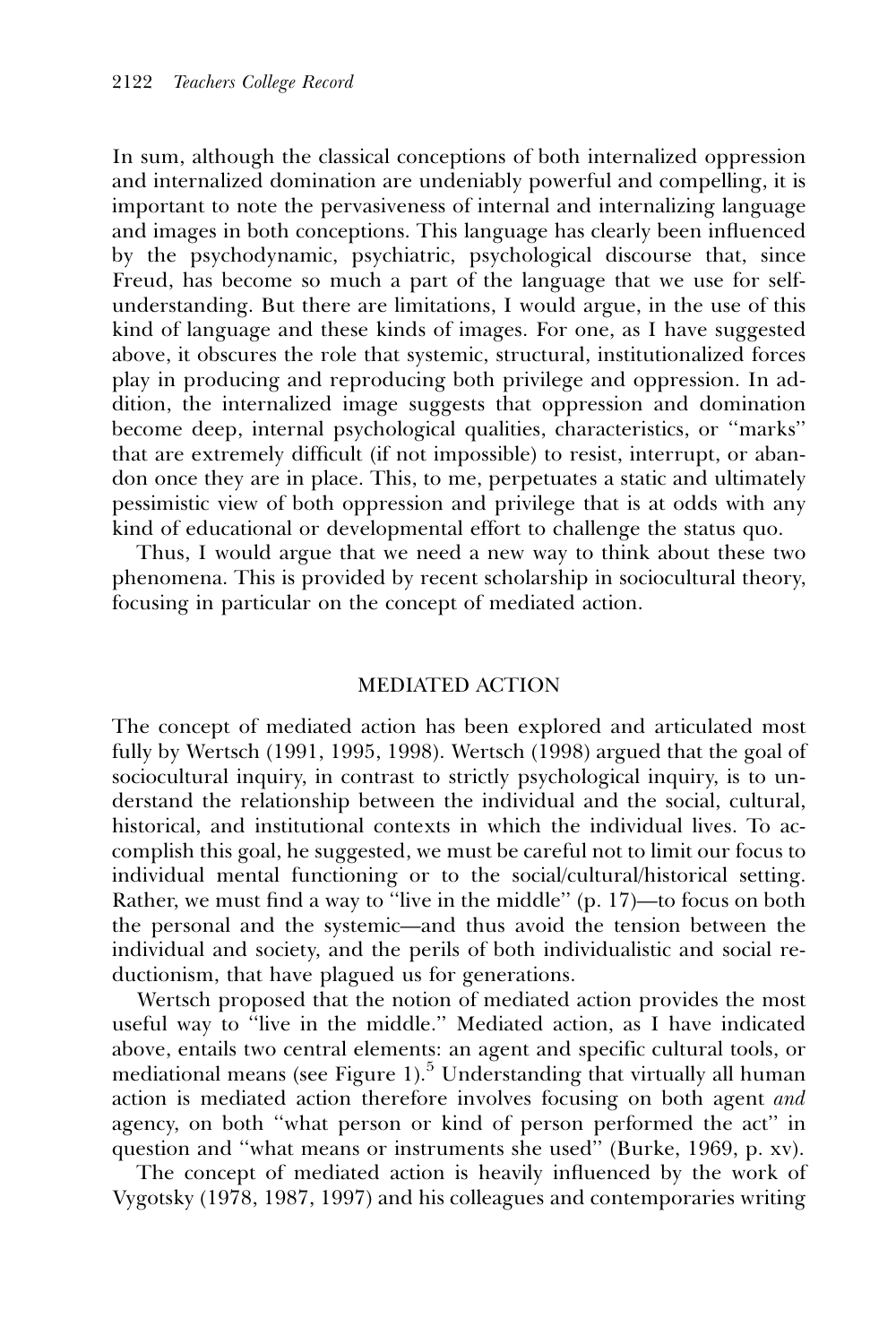

Figure 1. Mediated Action

in Russia in the early decades of the Soviet era (see Cole, 1996; Valsiner, 1998; Wertsch, 1985, 1991). Key to Vygotsky's theoretical perspective is his claim that in order to understand the mind and its development, we must understand the tools that mediate and shape its functioning (see Wertsch, 1985). Beginning with an idea borrowed from Marx and Engels—that all genuinely human activity is necessarily mediated by tools—Vygotsky considered the role of both physical (or technical) tools and psychological tools (or signs) in human life. The concept of mediation by psychological tools became so important to Vygotsky that by 1933, one year before his death, he wrote that ''the central fact about our psychology is the fact of mediation'' (1997, p. 166).

Wertsch (1998) provided a number of examples to illustrate mediated action and its properties. One is the track-and-field event of pole vaulting. The modern event of pole vaulting involves a vaulter running down a 125 foot runway with a fiberglass pole in her hands, planting the pole in a vaulting box at the end of the runway, and using the pole and her momentum to carry herself off the ground and over a bar that can be as high as 20 feet above the ground (Wertsch, 1995, 1998). Even though vaulting over a bar 20 feet in the air may appear to be an individual achievement, when it is considered as a form of mediated action, it illustrates the impossibility of separating the individual agent (the vaulter) and her cultural tool (the pole):

On the one hand, the pole by itself does not magically propel vaulters over a cross bar; it must be skillfully used by the vaulter. On the other hand, a vaulter without a pole or with an inappropriate pole is incapable of participating in the event, or at best can participate at less than an optimal level of performance. (Wertsch, 1995, p. 66)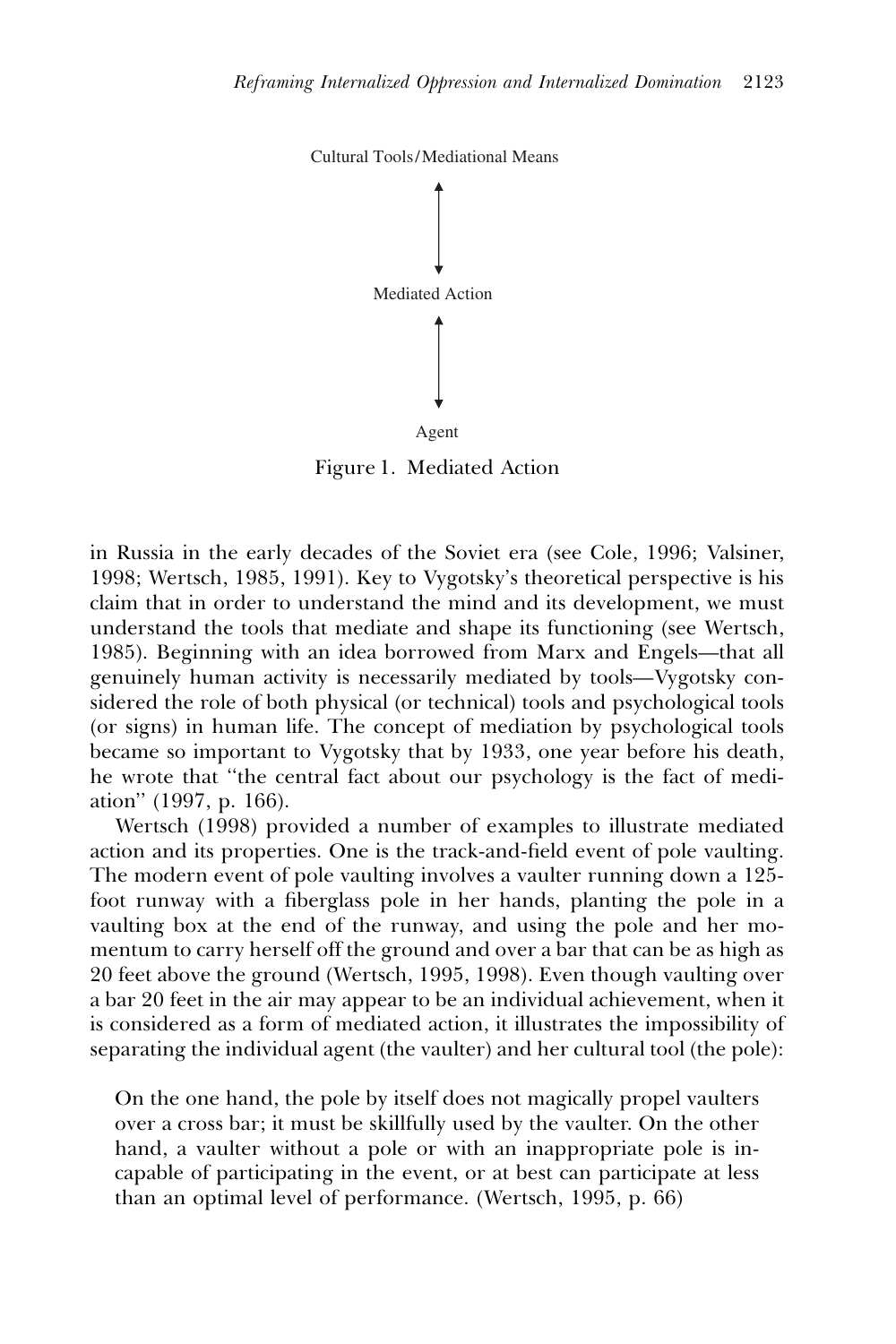But there is more to this example, as there is to all forms of mediated action. That is, the mediational means employed by a pole vaulter when she successfully vaults over a bar 20 feet in the air are not limited to the physical tool of the pole. Rather, there are a host of other cultural tools—primarily linguistic or semiotic tools—that a vaulter employs. These include information from books and videos about how to pole vault, guidance and direction from coaches about style and technique, and so on. This guidance and direction, moreover, may even be experienced as a specific voice or voices that the vaulter ''hears'' in her mind, perhaps without even being fully conscious of it, while she is vaulting (e.g., ''hold your hands this way, take this many steps, don't look at the bar''). In any case, the point here is that a vaulter employs a variety of mediational means, both physical and linguistic, when engaged in her sport. Thus, one should not assume that any given form of mediated action employs only one kind of cultural tool; in fact, mediated action typically entails multiple mediational means of various kinds (Wertsch, 1998).

This brings me to a central question, one that is essentially a developmental question: How are mediational means/cultural tools acquired? The term that most helpfully describes this process, I would argue, is appropriation. I use the term appropriation, rather than the more commonly used term, internalization (see Vygotsky, 1978), to ensure that the process by which individuals acquire cultural tools is not viewed as one in which something static is taken across a boundary from the external world to the internal psyche, but rather to foreground a process by which persons actively participate in the ongoing process of gaining proficiency and expertise in using specific mediational means, whether they are physical tools or linguistic tools (see Rogoff, 1995).

There are two dimensions, or characteristics, of the process of appropriation that I want briefly to highlight here. The first is mastery. This entails ''knowing how'' to use a given cultural tool with a relatively high degree of skill or facility (Wertsch, 1998). Acquiring mastery in the use of particular cultural tools typically takes some time, and in many cases, complete know-how is never fully achieved (Wertsch).

A second dimension, or characteristic, of the process of appropriation is ownership. This entails, following Bakhtin (1981), understanding how an agent takes a given cultural tool—something, quite commonly, ''that belongs to others''—and ''make[s] it one's own'' (p. 53; see also Tappan, 1991, 1999, 2000, 2005).<sup>6</sup> Moreover, as Bakhtin noted, medational means often ''resist'' the process of appropriation, and agents do not always easily come to a sense of ownership of the cultural tools they use:

Not all words for just anyone submit equally easily to this appropriation, to this seizure and transformation into private property: many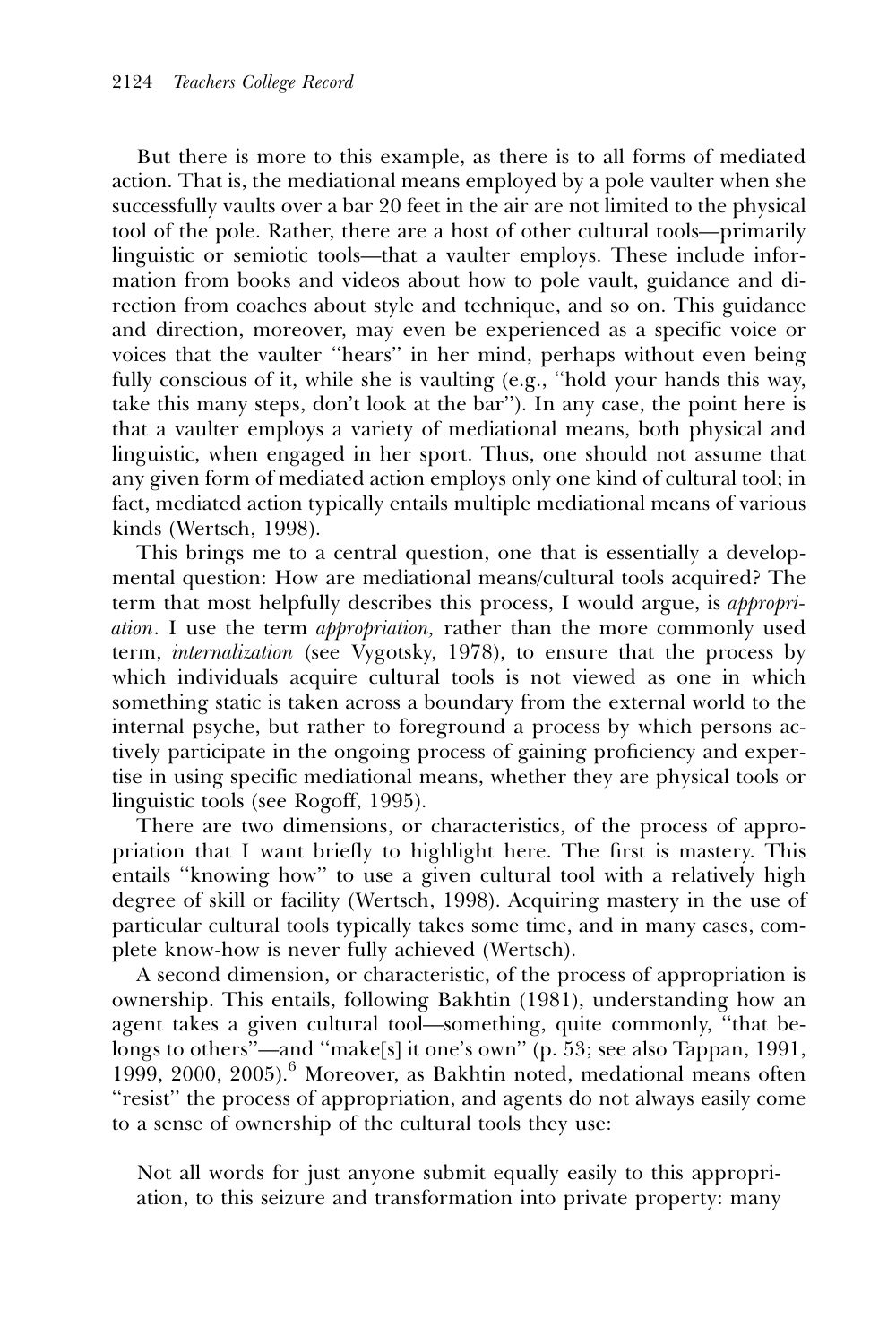words stubbornly resist, others remain alien, sound foreign in the mouth of the one who appropriated them and who now speaks them; they cannot be assimilated into his context and fall out of it; it is as if they put themselves into quotation marks against the will of the speaker. (p. 293)

So, a pole vaulter, as she learns how to pole vault, gradually appropriates the mediational means associated with her sport. She works to master the use of the relevant physical tools (e.g., the pole, the track, the equipment she uses and wears) and linguistic tools (e.g., the guidance about form, style, and technique that she receives from her coach). She also seeks to ''own'' those tools, to make them her own as much as possible, to use them in her own way, to make them part of herself in a fundamental sense—all of which are hallmarks of expertise in her sport.

But how, precisely, do individuals like this pole vaulter acquire such expertise in the use of new mediational means to perform new types of mediated action? This is a question that Rogoff (1995) attempted to answer in analyzing what she called ''sociocultural activity'' on three interrelated planes, or dimensions, focusing on three interrelated processes that contribute to the mastery and ownership—that is, the appropriation—of mediational means.

The first plane is the social, cultural, institutional plane. Here, the process of cultural participation (Rogoff, 1995,called this apprenticeship) provides the means for analyzing the development of mediated action as it emerges in a communal context.

[The concept of cultural participation] provides a model in the plane of community activity, involving active individuals participating with others (experts) in culturally organized activity that has as part of its purpose the development of mature participation in the activity by the less experienced people. This [concept] extends the idea of craft apprenticeship to include participation in any other culturally organized activity, such as other kinds of work, schooling, and family relations. This idea of apprenticeship necessarily focuses attention on the specific nature of the activity involved, as well as on its relation to practices and institutions of the community in which it occurs—economic, political, spiritual, and material. (p. 142)

Hence, the model of cultural participation/apprenticeship is one of active learners engaged in a community of people who support, challenge, and guide novices as they increasingly participate in skilled, valued, and valuable forms of mediated action.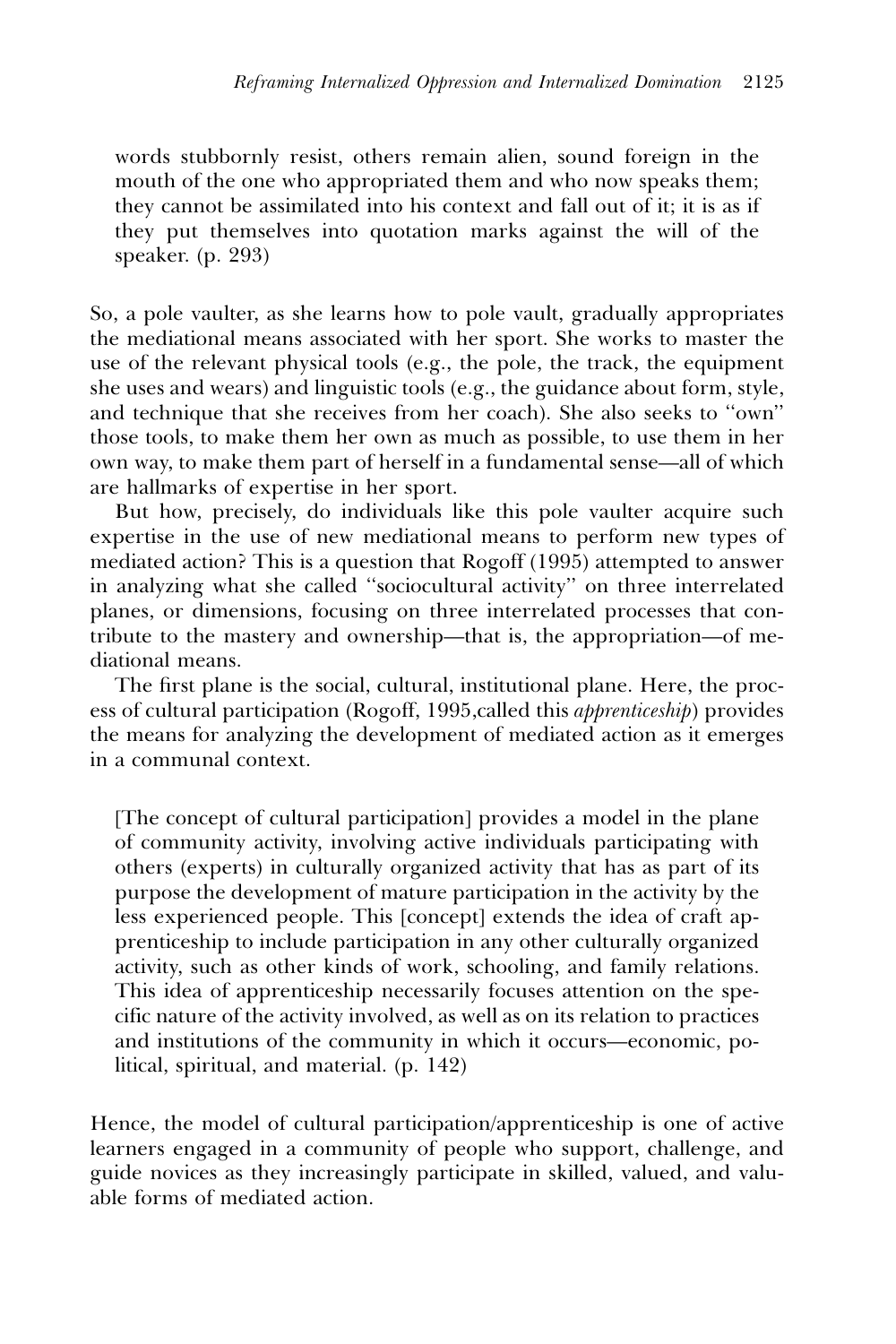The second plane is the interpersonal plane. Here, the concept of guided participation provides the means for analyzing the development of mediated action as it emerges in the context of interpersonal relationships.

The concept of guided participation refers to the processes and systems of involvement between people as they communicate and coordinate efforts while participating in culturally valued activity [forms of mediated action]. This includes not only face-to-face interaction . . . but also the side-by-sided joint participation that is frequent in everyday life. . . . The ''guidance'' referred to in guided participation involves the directions offered by cultural and social values, as well a social partners; the ''participation'' in guided participation refers to observation, as well as hands-on involvement in an activity. (Rogoff, 1995, p. 142)

The third and final plane is the personal plane. Here the concept of participatory appropriation provides the means for analyzing the development of mediated action as it emerges as a result of a person's active participation in sociocultural activities:

The concept of *participatory appropriation* refers to how individuals change (how mediated action develops) through their involvement in one or another activity, in the process of becoming prepared for subsequent involvement in related activities. With guided participation as the interpersonal process through which people are involved in sociocultural activity, participatory appropriation is the personal process by which, through engagement in an activity, individuals change and handle a later situation in ways prepared by their own participation in the previous situation. This is a process of becoming, rather than acquisition. (Rogoff, 1995, p. 142)

Returning once again to the pole vaulting example, we can see how developing expertise as a pole vaulter involves three interrelated processes: participatory appropriation, guided participation, and cultural participation. The vaulter ultimately both masters and owns the mediational means necessary to be an effective pole vaulter, and thus undergoes change, transformation, and development on the individual plane. But to acquire or appropriate these tools, she must participate in at least one, if not more, interpersonal relationships with others (i.e., coaches and teammates), through whom she gains facility in using these tools. And finally, she must participate in a sociocultural context that provides these tools in the first place. In short, all three planes are necessary if the process of appropriation is to occur, and each one contributes uniquely to the development of pole vaulting as a form of mediated action.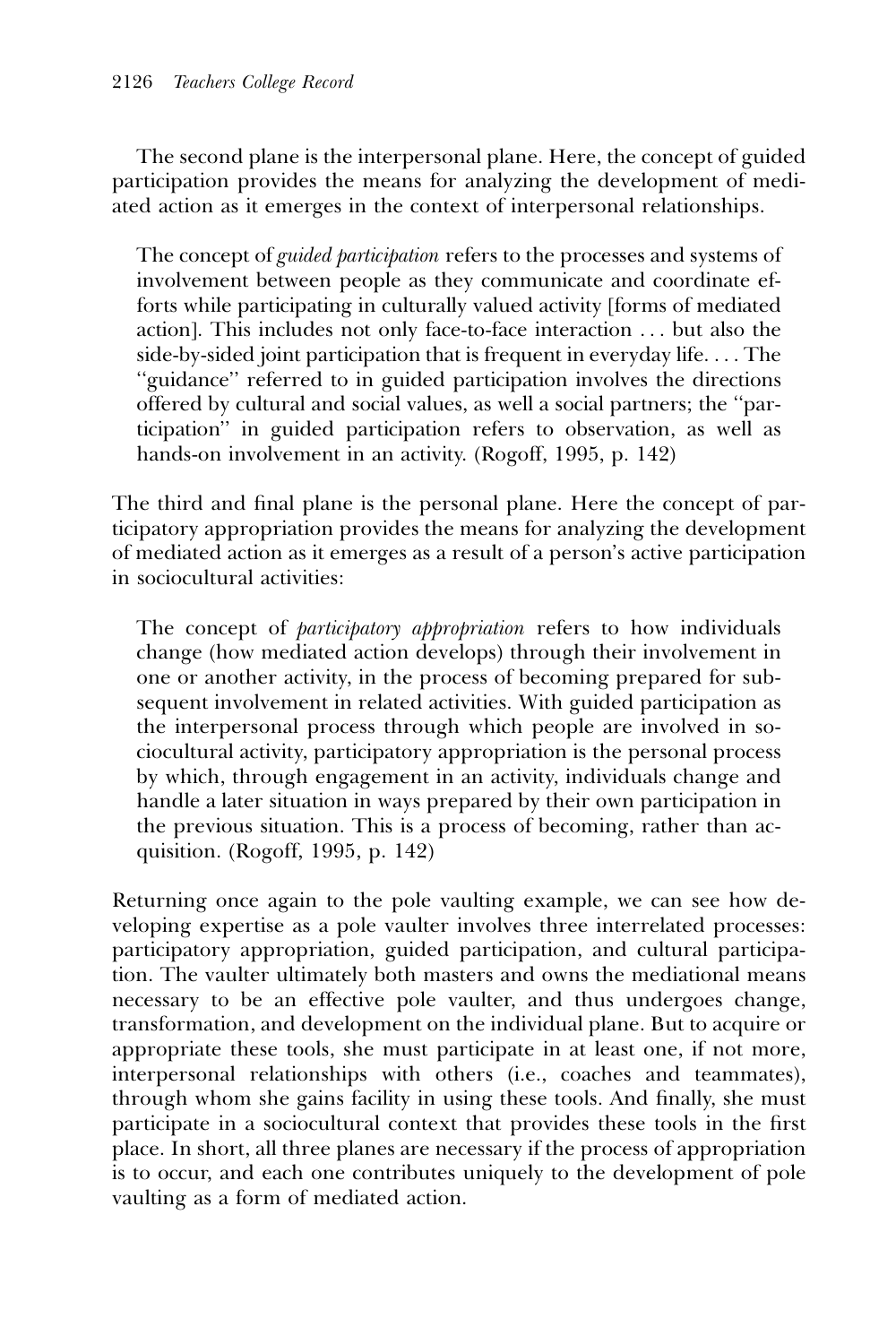# INTERNALIZED OPPRESSION AND INTERNALIZED DOMINATION AS MEDIATED ACTION

With this brief description of mediated action in hand, let me now turn to my claim that the phenomena that have been called internalized oppression and internalized domination should be understood, like all human action, as forms of mediated action. This conceptual reinterpretation allows us to salvage the central descriptive features of the classical view of both internalized oppression and internalized domination (and a corresponding understanding of the very real personal and experiential consequences of both), while at the same time moving away from the internal/interior/introjected remnants of the psychodynamic language first used to explain them—language that implies that these are exclusively psychological, rather than sociocultural, phenomena.

I would argue, therefore, that we should replace the term internalized oppression with the term appropriated oppression. As such, appropriated oppression results from the mastery and ownership of cultural tools that transmit oppressive ideologies, messages, and scripts (see Figure 2). Similarly, we should replace the term *internalized domination* with the term *ap*propriated domination/privilege. As such, appropriated domination results from the mastery and ownership of cultural tools that transmit dominating/ privileging ideologies, messages, and scripts (see Figure 3).<sup>7</sup> These tools, both oppressive and privileging, come from a variety of sources, including parents, teachers, friends, and the media. They take a variety of forms, from words, phrases, jokes, and books, to pictures, images, television shows, and films. And they are mastered and owned via cultural participation, guided



Figure 2. Internalized Oppression as Mediated Action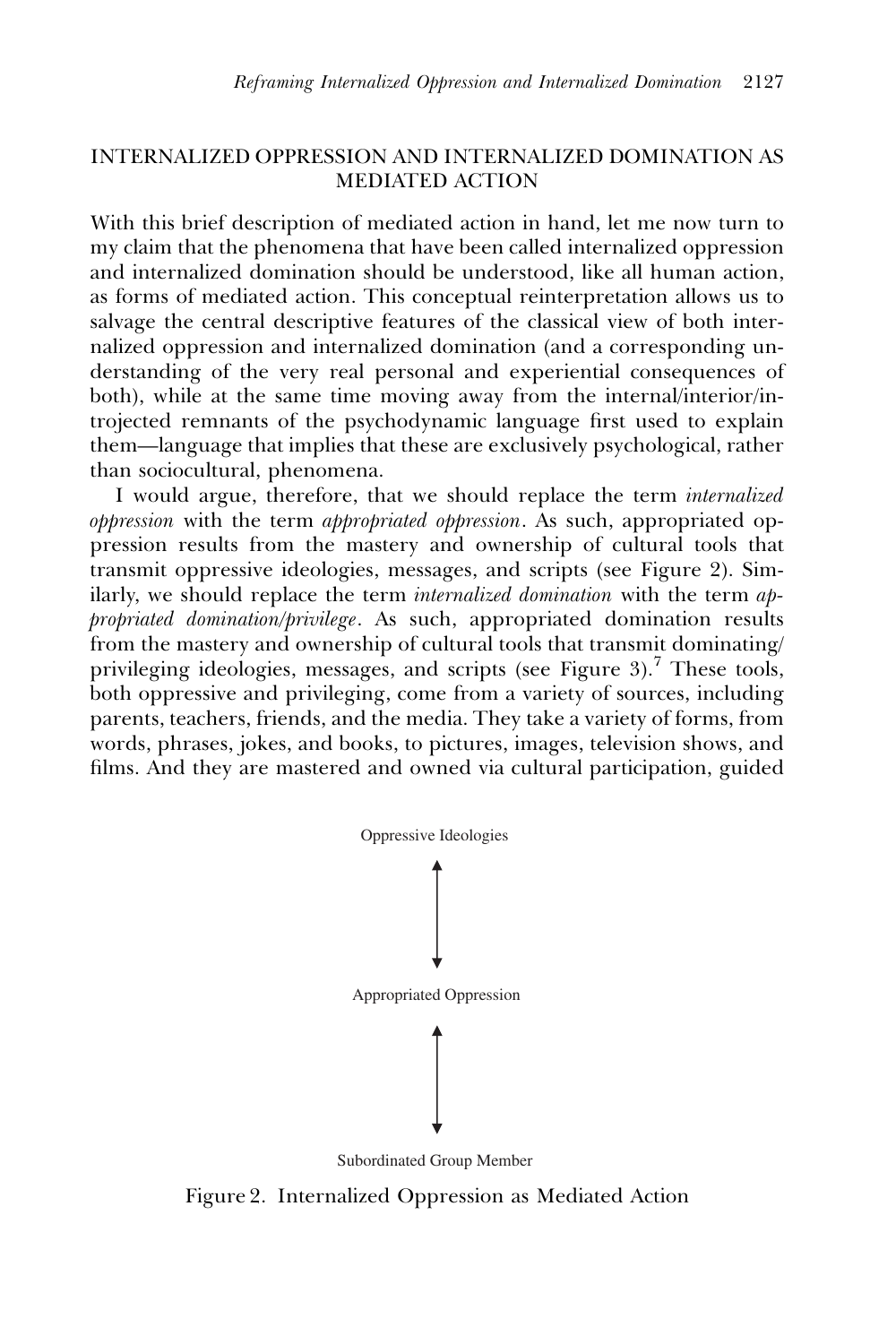

Figure 3. Internalized Domination as Mediated Action

participation, and participatory appropriation. No matter the source or the form, these tools are marked by a set of White-supremacist, malesupremacist, classist, heterosexist ideologies that are promulgated in and by the dominant culture and then appropriated by both the oppressed and the privileged (see Tappan, 2005; Thompson, 1990).

When we make this move from internalized oppression and domination to appropriated oppression and domination, a move that makes clear that both oppression and domination are fundamentally sociocultural phenomena, not simply psychological phenomena, we enrich and expand Freire's (1970) original conception of these dynamics. Freire certainly offered a neo-Marxist conception of the social, in which forms of subjectivity (like internalized oppression, false consciousness, and the forms of discourse that mediate them) arise from particular forms of social interaction and social structure (i.e., forms of material life). Yet I would argue that when oppression is seen as a form of mediated action, it also becomes possible to understand the effect that mediational means, cultural tools, and other artifacts of consciousness (e.g., forms of discourse) have on material life.<sup>8</sup> Once again, my intent here is to suggest a bidirectional view of causality, and thereby to complicate the strictly psychological conception of both oppression and domination that holds sway over our collective understanding of these experiences.

As an example of what such a reinterpretation offers, consider Lipsky's (1987) discussion of what she called internalized stereotypes:

Patterns of internalized racism have caused us [as Blacks] to accept many of the stereotypes of Blacks created by the oppressive majority society. We have been taught to be angry at, ashamed of, anything that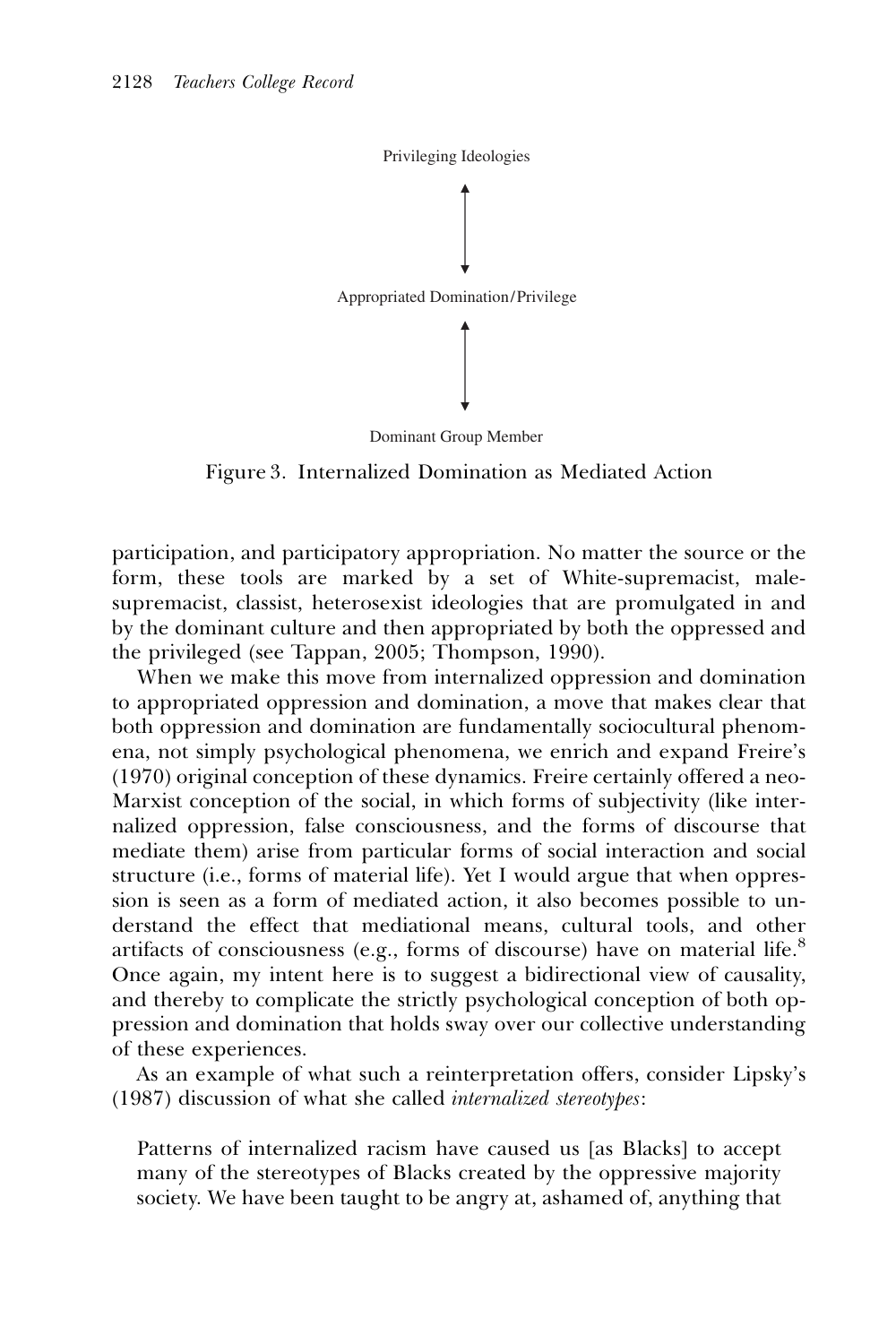differs too much from a mythical idea of the middle-class of the majority culture—skin that is ''too dark,'' hair that is ''too kinky,'' dress, talk, and music that is ''too loud.'' (p. 5)

From a mediated action point of view, such appropriated racial stereotypes are not internal psychological categories, or structures. Rather, they are material, commodifiable, cultural products—cultural tools—that are used, transmitted, and thus reified in order to reinforce and perpetuate appropriated oppression among Black folks.

Another example of the way that such cultural tools operate to reproduce privilege comes from the work of Bonilla-Silva (2001, 2003). Bonilla-Silva described the phenomenon of what he called *color-blind racism*, whereby racism, racial oppression, and racial inequality are perpetuated in the United States, in the absence of explicitly racist practices, policies, or laws, by specific ideological constructions and discursive practices (i.e., forms of mediated action). He argued instead that ''racism without racists'' is produced and reproduced by a set of White-supremacist ideologies (i.e., particular discursive frames, rhetorical styles and strategies, and common storylines), all of which promote a racist worldview and which can be identified in the everyday talk of Whites. These discursive frames, strategies, and storylines, I would argue, are precisely the kinds of mediational means/ cultural tools that continue to promote and encourage appropriated domination/privilege among white folks.

## A CLASS DIVIDED

To illustrate these phenomena—mediated oppression and mediated domination—let me return the documentary A Class Divided (Peters, 1987).

As I have indicated above, this film reports on the work of Jane Elliot, a third-grade teacher in the nearly all-White, all-Christian farming community of Riceville, Iowa. In 1970, she devised an experience for her students to explore the nature of prejudice and discrimination. During ''brotherhood week,'' she divided her class into two groups: blue-eyed children and brown-eyed children.

''It might be interesting to judge people today by the color of their eyes,'' [Jane Elliot] said speculatively.

Three children began bouncing up and down in their seats with excitement.

''Would you like to try this?''

"Yeah!" The answer was almost a shout as the entire class was caught up in enthusiasm for the idea.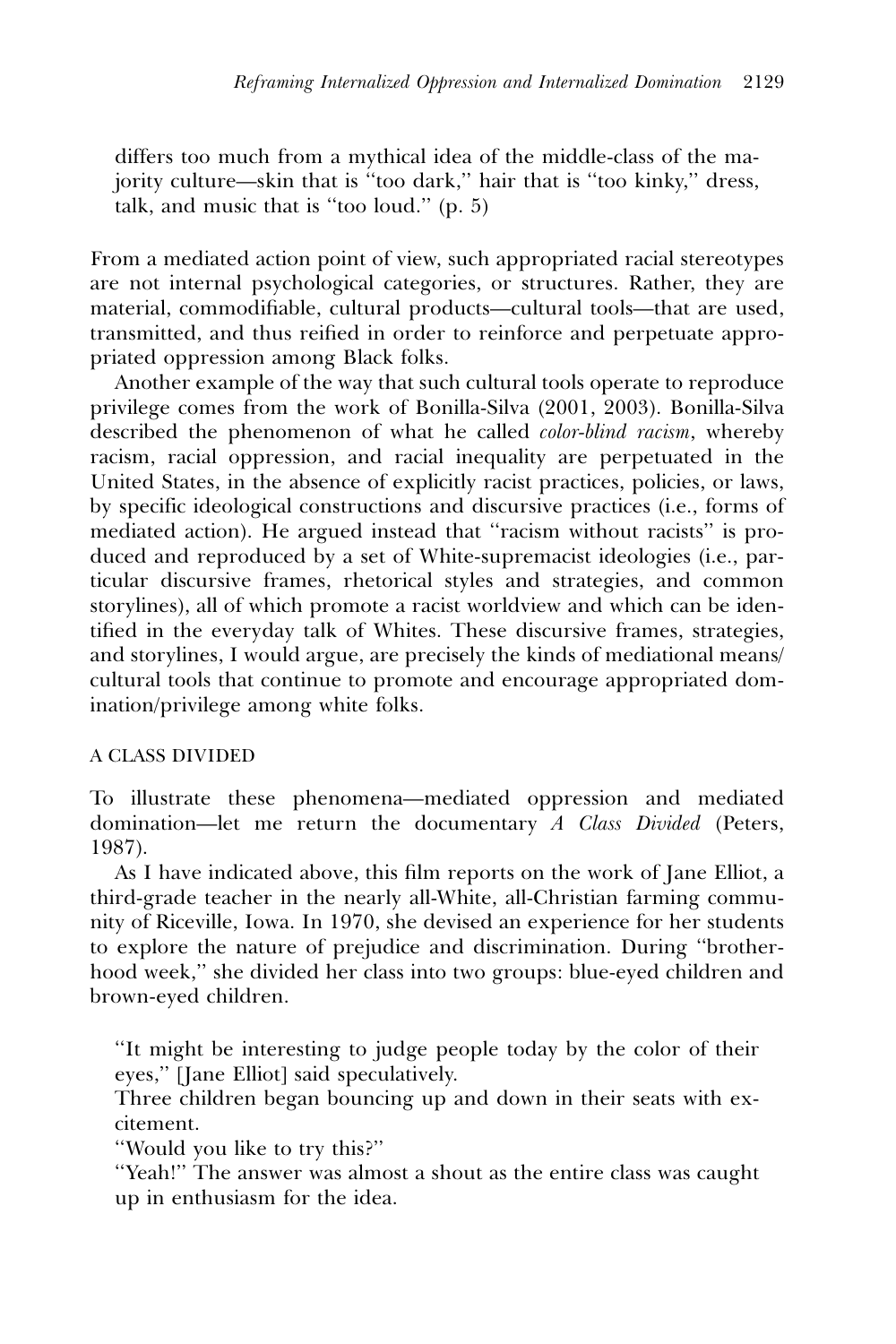It sounds like fun, doesn't it?'' Jane asked. "Yeah!" the whole class shouted again. (Peters, 1987, p. 59)

Jane began by explaining that blue-eyed children are more intelligent, better behaved, quicker to learn, and in every way superior to brown-eyed children:

''All right. Since I'm the teacher, and I have blue eyes, I think maybe the blue-eyed people should be on top the first day.''

Roy Wilson, a serious-looking boy with brown eyes, close-cropped hair, and a long, oval face, frowned with puzzlement. "You mean ..." He stopped, unsure what she could mean.

''I mean,'' Jane said with finality, ''the blue-eyed people are the better people in this room.''

''Uh-uh!'' It was Brian Saltou, his blue eyes flashing.

''Oh, yes, they are,'' Jane said, turning to face him. ''Blue-eyed people are smarter than brown-eyed people . . .''

''What color eyes did George Washington have?'' Jane asked.

Sandra Dohlman and Julie Smith, both brown-eyed, seated alongside each other, turned at this to stare at each other's eyes. ''Blue?'' Sandra asked, blinking, clearly hoping she was wrong.

Brian's head was up again. ''Blue,'' he said disgustedly, ''or else brown.''

''Blue,'' Jane said. ''Blue.'' She paused. ''This is a fact. Blue-eyed people are better than brown-eyed people.'' (pp. 59–60)

To call attention to the ''inferior'' brown-eyed children, Jane asked the blueeyed children to place a collar around the neck of each brown-eyed child.

As the day proceeded, the domination/privilege of the blue-eyed children and the subordination/oppression of the brown-eyed children played out in a myriad of both overt and covert ways:

After the blue-eyed children had been given seats in the front of the room and the job of row leader in each row had been reassigned to a blue-eyed student, Jane told them to get out their English workbooks. ''Turn to page 127,'' she said, writing the number on the blackboard. ''Is everyone ready?'' she asked finally, glancing around the room. ''Everyone but Laurie,'' she said, watching brown-eyed little Laurie Mayer squirm as she paged rapidly through her workbook. ''Ready, Laurie?'' she asked when Laurie had found the page. Laurie nodded, looking up unhappily through her harlequin glasses. ''She's a brown-eye!'' someone jeered.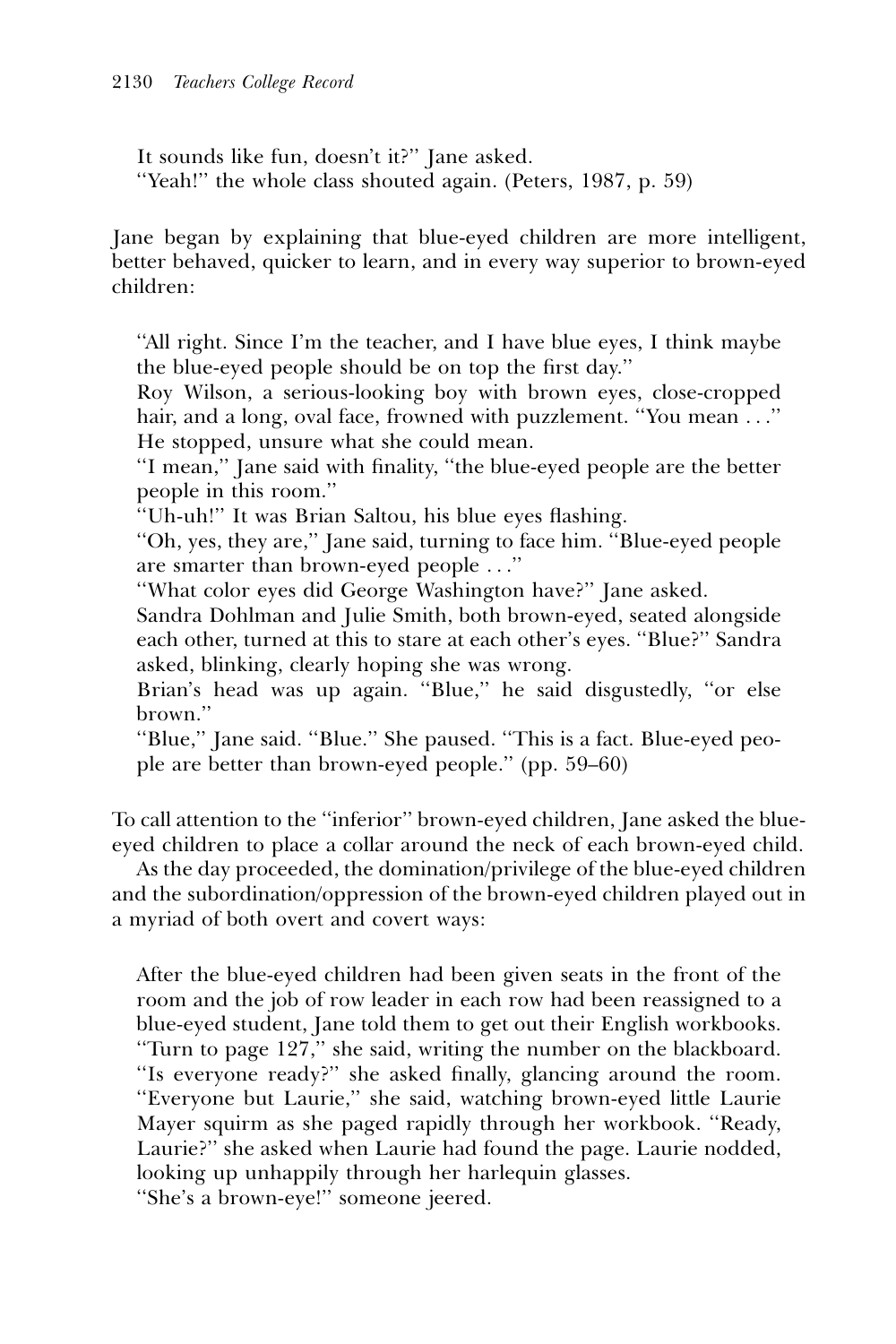"She's a brown-eye," Jane confirmed. "You'll begin to notice today that we spend a great deal of time waiting for brown-eyed people.'' Laurie pursed her lips unhappily, and Donna, sitting near her, flashed a brown-eyed, resentful look at Jane.

That was the way it went all morning. Whenever a brown-eyed child was slow, whenever one made a mistake, Jane made a point of picking it up. Blue-eyed children could seemingly do no wrong. As the browneyed children became tense and unhappy, the blue-eyed children relaxed and all but blossomed under the approving eye of their teacher. . . .

At morning recess, the blue-eyed children were excused five minutes early, and they left the room in a bustle of enthusiasm. . . . The browneyed children remained behind, working gloomily at their desks. When it was time for them to go out, they pinned their collars to their coats and trudged morosely out to the snowy playground, sullen, disgruntled, angry children. Three brown-eyed girls marched fiercely across the playground, avoiding the crowded swings, slides, and jungle gym, giving a wide berth to clusters of playing children. Their heads together, they talked furiously as they stomped briskly the length of the frozen yard.

Two brown-eyed boys slipped around a corner of the building and seated themselves, alone, on a step against the brick wall. By the time recess was over, all of the brown-eyed children had found each other and were huddled in little groups along that wall. Two girls consoled a third, who was close to tears. (Peters, 1987, pp. 65–67)

Much more happened the first day, including a fight between two boys, after the blue-eyed boy called the brown-eyed boy a ''brown eye.'' Then, the next day, Jane Elliot reversed things; the brown-eyed kids were on top, and the blue-eyed kids were on the bottom. The same dynamics emerged.

I would certainly encourage readers who have not viewed this documentary to do so. It is very powerful and very painful to watch. For my purposes, however, I want to turn to a brief analysis of this event, employing the concepts that I have introduced above.

First, let me highlight the ways in which both appropriated oppression and appropriated domination/privilege manifest themselves in this documentary (Peters, 1987):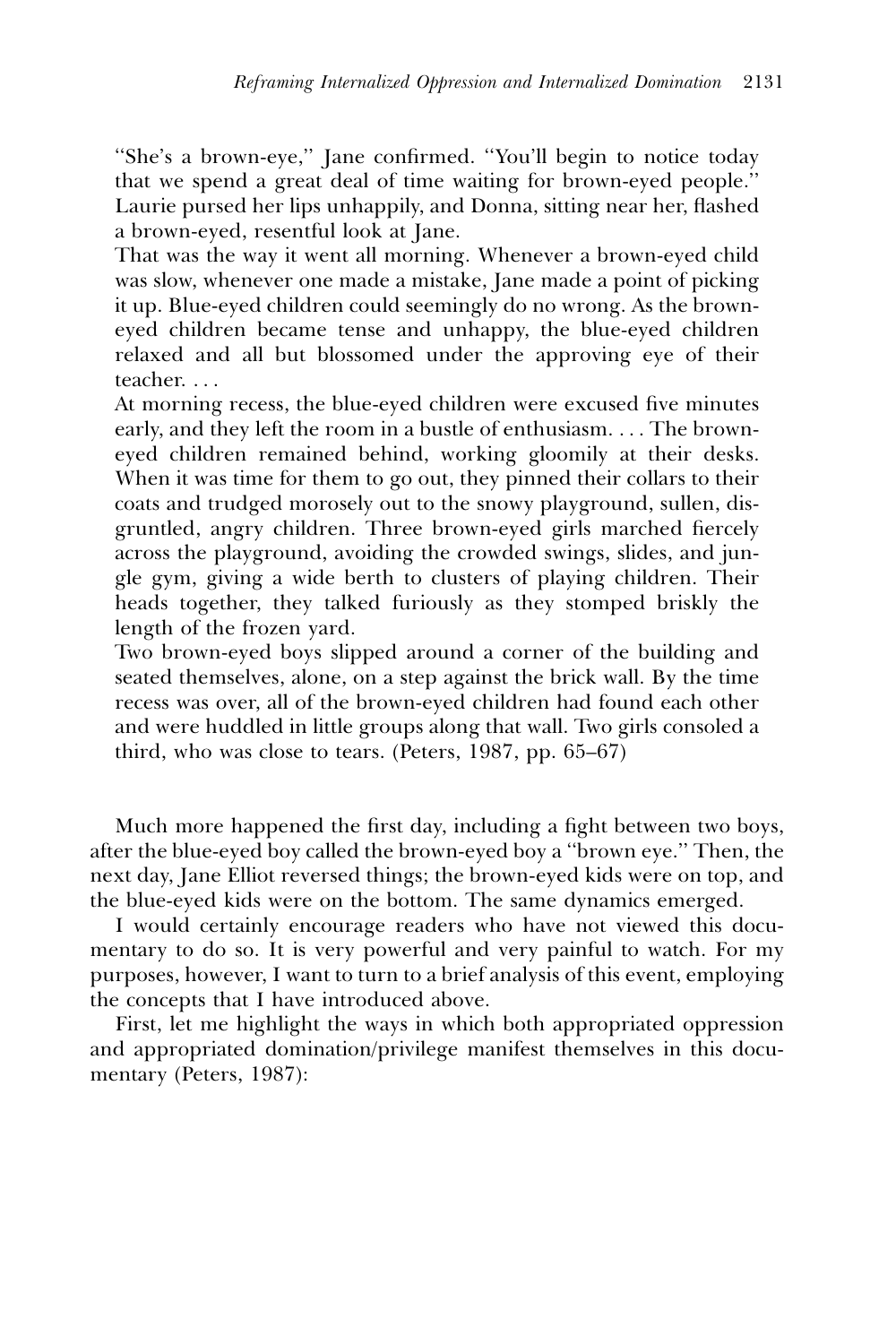# Appropriated Oppression

• Brown-eyed children became tense and unhappy; sullen, disgruntled, angry (p. 66).

- ''You feel like you can't do anything,'' says Julie Smith (p. 74).
- ''I feel mean,'' says Donna Reddel (p. 74).
- "It's like you don't have any friends anymore," says Vera Buls (p. 74).

 Brown-eyed children become violent (John punches Russell because he called him ''brown-eye''; p. 70).

• Brown-eyed children do poorly on the phonics flash-cards timed test (p. 85).

# Appropriated Domination/Privilege

 Blue-eyed children become relaxed and all but blossom under the approving eye of their teacher (p. 66).

 Blue-eyed children look for ways to surveil and oppress the browneyed children (suggesting that Jane keep a yardstick handy in case the brown-eyed children ''get out of hand'' [p. 68], and reminding Jane to tell the lunch monitor not to allow the brown-eyed children to go back for seconds [p. 69]).

 Blue-eyed children tease and taunt the brown-eyed children (Russell calls John a ''brown-eye,'' p. 70).

• Blue-eyed children do very well on the phonics flash cards timed test (p. 85).

Next, let me highlight the cultural tools/mediational means that the children appropriate to mediate their oppression and domination/privilege, respectively.

Below are examples of the cultural tools/mediational means, appropriated by the brown-eyed group, that give rise to appropriated oppression:

• Jane Elliot's words/messages about their subordinate status: "Do you think a blue-eyed father would kick his son?'' (p. 60); ''brown-eyed people don't get to use the drinking fountain because we might catch something from you'' (p. 61); ''brown-eyed people are not to play with the blue-eyed people on the playground, because you are not as good as blue-eyed people'' (p. 62); ''you'll begin to notice today that we spend a great deal of time waiting from brown-eyed people'' (p. 65).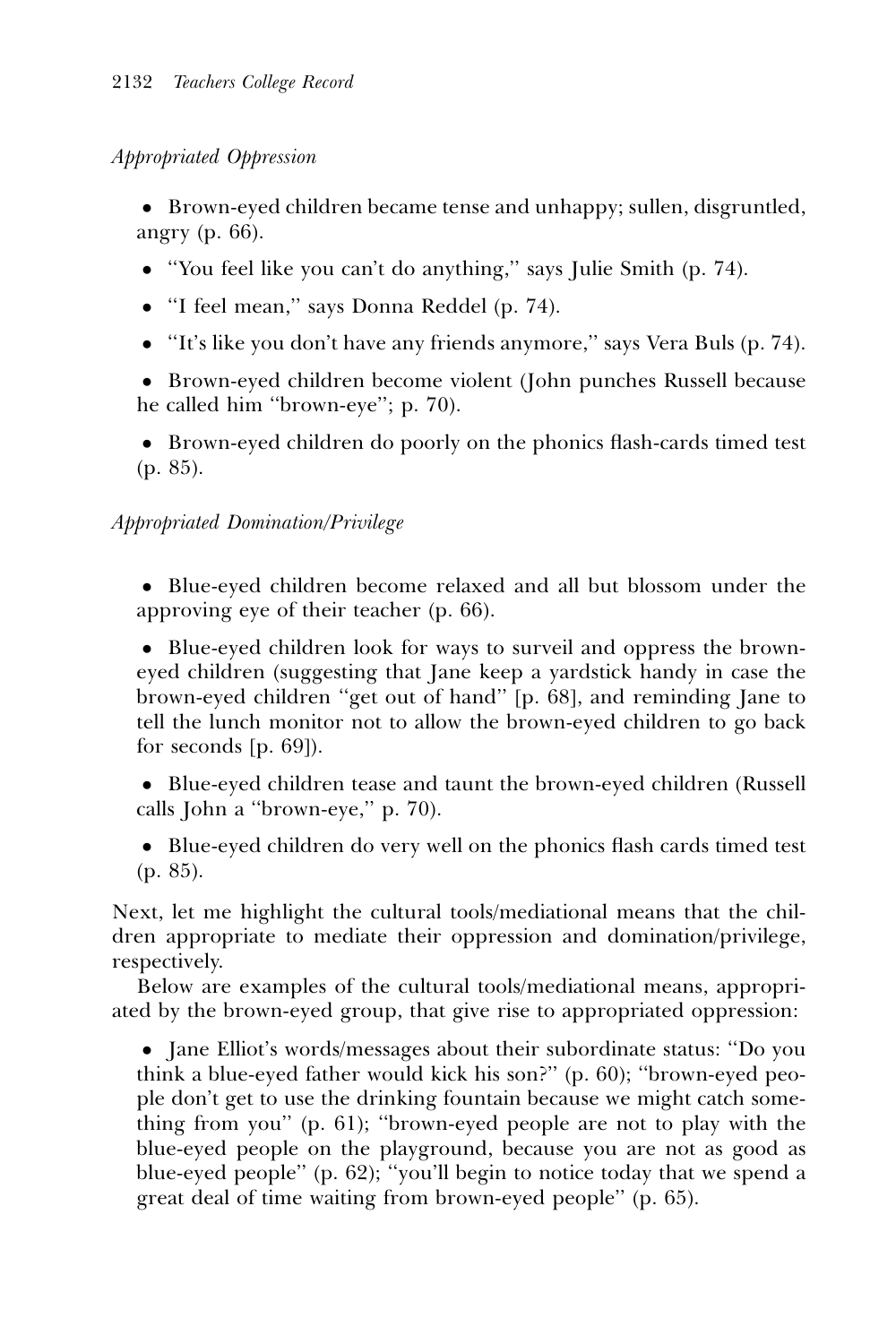Cultural scripts for oppression, prejudice, name-calling (Native Americans, Blacks) that they already have appropriated (see pp. 56–57).

Collars worn by themselves to identify them as subordinate.

Below are examples of the cultural tools/mediational means, appropriated by the blue-eyed group, that give rise to appropriated domination/privilege:

• Jane's words/messages about their dominant status (this is where she starts): "the blue-eyed people are the better people in this room" (p. 59); ''blue-eyed people are smarter than brown-eyed people'' (p. 59); ''my dad's blue-eyed and he's never kicked me'' (p. 60); what color eyes did George Washington have? Blue'' (p. 80); ''blue-eyed people get five extra minutes of recess'' (p. 61); ''blue-eyed people can go back for seconds at lunch'' (p. 68); etc.

• Cultural scripts for oppression, prejudice, name-calling (Native Americans, Blacks, etc.) that they already have appropriated (see pp. 56–57).

Collars worn by the ''others'' to identify them as subordinate.

Obviously, much more can and should be said about this example. For my purposes here, however, I simply want to highlight the ways in which it illustrates both appropriated oppression-as-mediated action and appropriated domination-as-mediated-action by focusing specifically on the cultural tools/mediational means that were provided in Jane Elliot's classroom, appropriated by the children, and used to mediate their action as either subordinates or dominants.<sup>9</sup>

In addition, it is critical to note that the emergence of appropriated oppression occurs very quickly in the course of several hours on a Tuesday morning. This provides evidence for the reinterpretation of the classical conceptions of internalized oppression and internalized domination for which I have been arguing. Appropriated oppression does not require years and years of internalizing and intrapsychic processing. It can, and does, occur almost instantaneously; just as one picks up a tool and begins to use it, one's physical and mental functioning—one's thoughts, feelings, and actions—begins to change, as one appropriates, in the case of the brown-eyed children, oppressive cultural tools via the interrelated processes of cultural participation, guided participation, and participatory appropriation. The same goes for members of the dominant group. They very quickly assume the role of the privileged group (a role, of course, that they already inhabit as White members of our society).<sup>10</sup> Imagine, therefore, the power that these cultural tools amass over the course of many years and many generations, as people experience repeated opportunities to appropriate and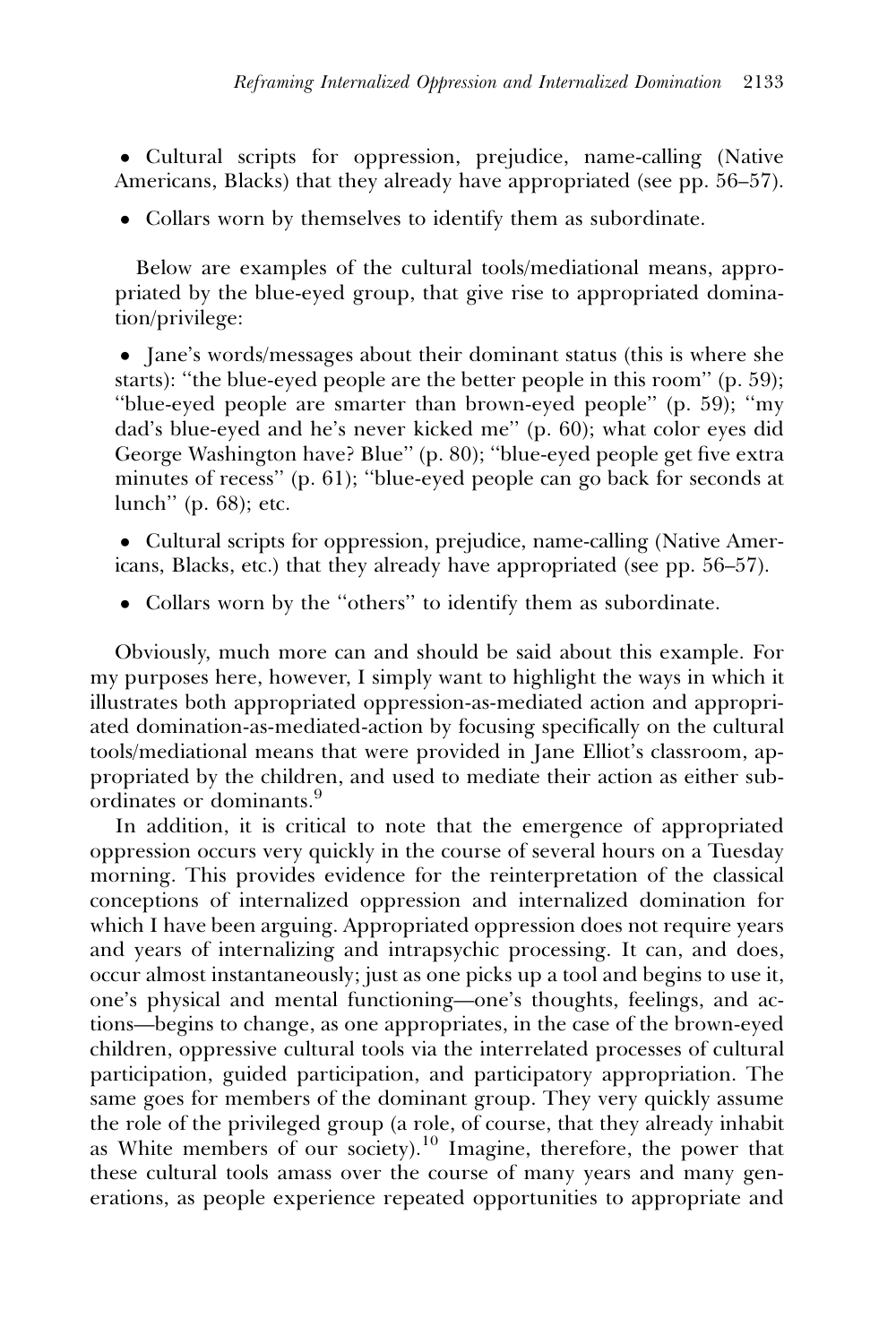use either oppressive or dominating cultural tools/mediational means. Imagine also the challenge that this poses to critical educators seeking to change both oppression and domination.

# IMPLICATIONS FOR CRITICAL PEDAGOGY AND ANTIOPPRESSIVE EDUCATION

Let me offer a few brief ideas about the implications of this analysis for the practice of critical pedagogy, or what Kumashiro (2000, 2002) called antioppressive education.

First, let me consider what this perspective offers the classical Freirean (1970) conception of critical pedagogy, designed to promote concientizacao, or ''critical consciousness raising.'' If one's response to oppression is not internalized but is mediated action that results from the appropriation of oppressive cultural tools and resources (like the response of the brown-eyed children in A Class Divided), then it can be changed through the same process that gives rise to mediated action in the first place. This is precisely what Freire (1970) and others (see Roberts, 1983, p. 25) suggested is necessary for attaining freedom/liberation: (1) unveiling the world of oppression; (2) expelling the myths and images created and promulgated by the old order, and rejecting the oppressive images of one's own culture (i.e., rejecting oppressive cultural tools and resources, voices, and ideologies); and (3) replacing old myths and images with new images, stories, and ideologies that are more liberating (i.e., appropriating liberating cultural tools and resources, voices, and ideologies).

This is also what might be called the appropriation of ''critical capital'' that is, cultural tools and resources that enable the oppressed to challenge the status quo, critique the dominant paradigm, and move toward true freedom/liberation (appropriated liberation). As such, this process resonates with a number of current accounts of how identity develops among those who have been oppressed or subordinated. I have in mind the development of Black racial identity, from the preencounter stage to the commitment stage (Cross, 1991; Helms, 1993b; Tatum, 1997); the development of ethnic identity, from the unexamined stage to the achieved stage (Phinney, 1990, 1993); and the development of gay and lesbian sexual identity, from first awareness to identity integration (Savin-Williams, 1990; Sophie, 1986)—all of which entail the gradual emergence of a liberated and committed sense of identity from an original position of subordination or oppression (see also Hardiman & Jackson, 1997; Sleeter, 2003; Tappan, 2005).

I would argue that the same three-step process of concientizacao and reappropriation must also occur for members of dominant/privileged groups. Such a process might look something like this: (1) unveiling the world of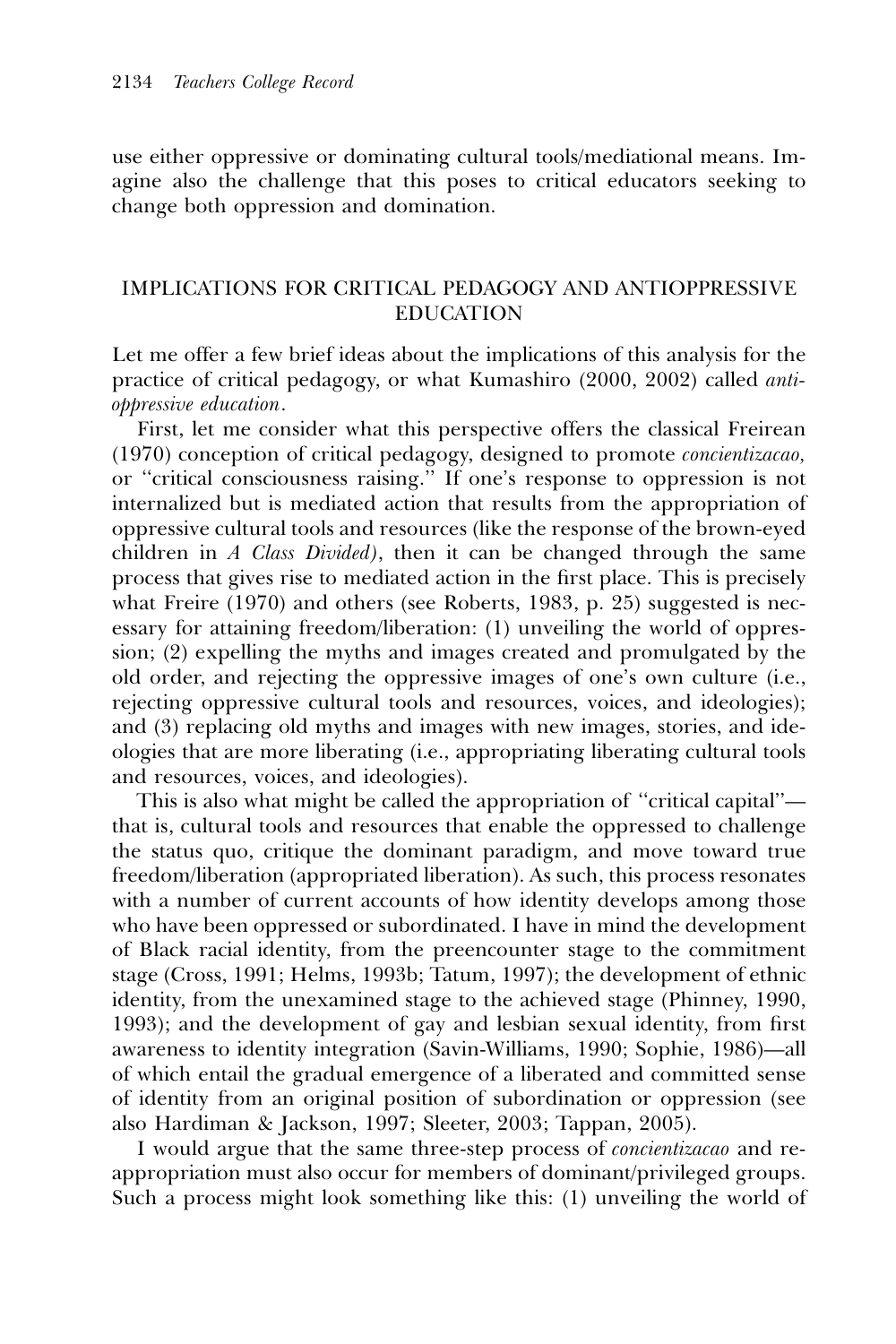privilege; (2) expelling the myths and images created and promulgated by the old order, and rejecting the privileging images associated with one's dominant culture (i.e., rejecting privileging cultural tools and resources, voices, and ideologies); and (3) replacing old myths and images with new images, stories, ideologies that are more liberating for all people (i.e., appropriating liberating cultural tools and resources, voices, and ideologies). The critical capital involved in this process is intended to offset and counterbalance, at least somewhat, the privileging power of unexamined cultural capital to which members of dominant groups tend to have such easy access.

This is not something that has been talked about extensively in the literature on critical pedagogy, but, on principal, this is what lies behind efforts of McIntosh (1988), Fine (1997), Goodman (2001), Howard (2006), Jensen (2005), Johnson (2001), Kimmel and Ferber (2003), Rothenberg (2002), Stoltenberg (1989), Wise (2005), and others to foreground the issue of White privilege, male privilege, upper-class privilege, compulsory heterosexuality, and other ideologies associated with what I have called appropriated domination/privilege.<sup>11</sup> And it parallels the description, provided by Helms (1993a; see also Tatum, 1997), of the six-stage process of White racial identity development, which entails both the gradual abandonment of racism (contact, distentegration, reintegration) and the formation of a positive, nonracist White identity (pseudo-independence, immersion/emersion, autonomy; see also Hardiman & Jackson, 1997; Sleeter, 2003; Tappan, 2005).

Both of these descriptions also resonate with Kumashiro's (2000, 2002) recent discussion of antioppressive education. Kumashiro (2000) presented a typology of four different approaches to antioppressive education: (1) Education for the Other; (2) Education About the Other; (3) Education that is Critical of Privileging and Othering; and (4) Education that Changes Students and Society (p. 25). Let me say something briefly about the last two types.

The conception of appropriated oppression and appropriated domination/privilege that I have presented in this article helps to address one of the primary critiques that Kumashiro (2000) offered of Education that is Critical of Privileging and Othering. The strength of this approach is that it not only teaches about oppression but also seeks to change society by understanding the interrelationship between oppression and privileging. But it is limited, Kumashiro argued, because the notion that both oppression and privileging are fundamentally and exclusively structural implies that oppression has the same effect on all people:

[This] critique does not deny that members of any particular group share common experiences with oppression, or that certain groups have historically be subject to the same general form of oppression.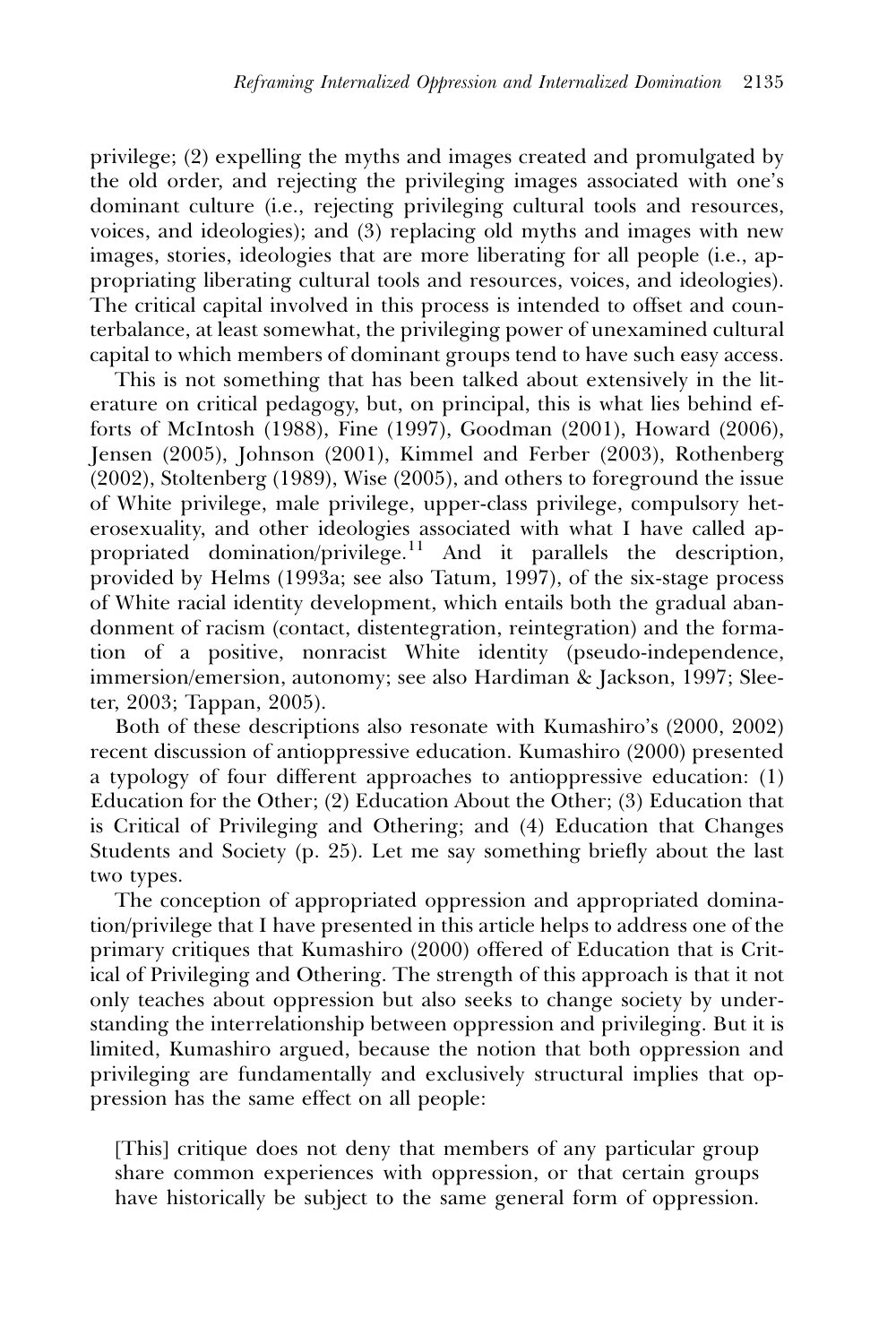However, because all individuals have multiple identities, not all members of the same group necessarily have the same or even similar experiences with oppression. Structural explanations cannot account for this diversity and particularity. . . . For example, in her research on nursery classrooms, Walkerdine (1990) argues that females who at one moment were able to exert power over males, at another were rendered powerless by them, because in each situation a different discourse was being recreated or "cited." (p. 38)

Structural explanations of oppression and privileging may not be able to account for the diversity of experiences of subordination and domination, but a sociocultural explanation can. This is because a conception of appropriated/mediated oppression, as I have argued above, does not assume that the experience of oppression leaves a set of universal, internal, deep, psychological ''marks'' or characteristics. Rather, it assumes that oppression is mediated by a wide variety of possible cultural tools/mediational means and that those tools lead to various and varied forms of mediated action (agentsacting-with-mediational-means), depending, as in the case of the Walkerdine (1990) example, on the discourse being appropriated and used in a given situation. As such, a mediated action approach to understanding oppression and privileging serves to address, in helpful ways, the limitations of this otherwise very valuable approach to anti-oppressive education.

Let me turn now to Kumashiro's (2000) fourth and final type of antioppressive education, Education that Changes Students and Society. This approach employs poststructural insights to formulate a conception of oppression that focuses on discourse and the process of ''citation.'' Referring once again to Walkerdine's (1990) work, Kumashiro argued that

Her analysis suggests that oppression and harm originate in (or are produced by) not merely the actions and intentions of individuals or in the imperatives of social structures or ideologies. Rather, oppression originates in discourse, and, in particular, in the citing of particular discourses, which frame how people think, feel, act, and interact. In other words, oppression is the citing of harmful discourses and the repetition of harmful histories. (p. 40)

Kumashiro (2000) illustrated this notion of citation by considering the ''model minority'' stereotype that is so often associated with Asian American students (i.e., that they are all smart, hardworking, successful students). Although the traditional view of the harm that such stereotypes inflict focuses either on the inherent power of the stereotype (used like a ''weapon'') or on the role that such stereotypes play in reinforcing existing social structures and ideologies, Kumashiro offered a different reading. He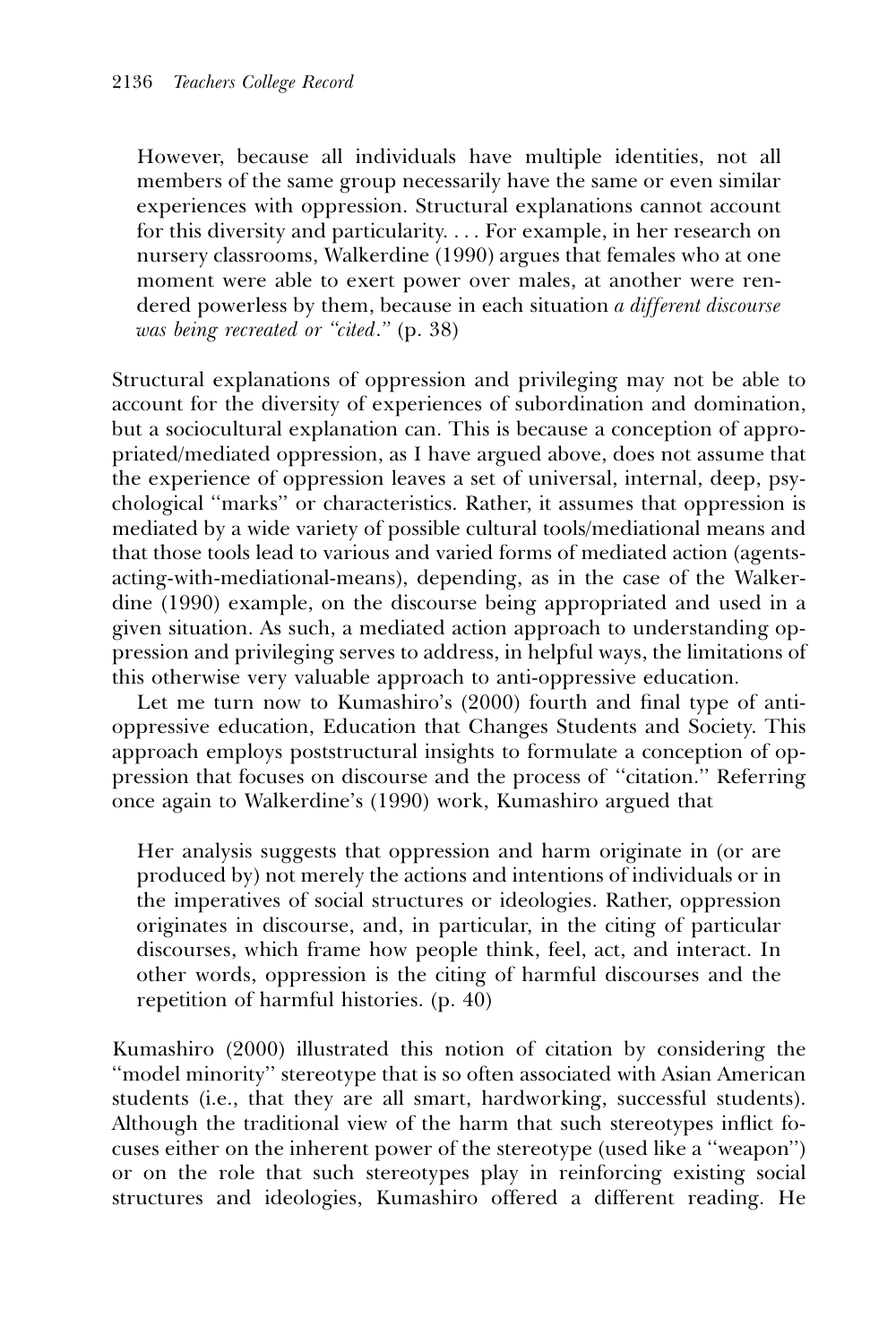suggested instead that every time a stereotype is used, it invokes past ''iterations'' of that stereotype:

In other words, the power of a stereotype to harm derives from a particular history of how that stereotype has been used and a particular community of people who have used that stereotype and who constitute that history. . . . If someone was to tell me that I should be a better student because I am Asian American, I would likely conclude that the speaker is making racist assumptions about me because I have heard other people talk about and generalize about Asian Americans in similar ways before. The speaker's words would have racist meaning to me because I would read them as constituting part of the history of how the model-minority stereotype has been and is being used. Furthermore, if I believed that the speaker was judging me based on this stereotype and I valued the speaker's judgment, the speaker's words would likely produce in me feelings of failure or abnormality. (pp. 40–41)

Kumashiro (2000) has much more to say about the details and the implications of this poststructurally inspired approach to antioppressive education, details and implications to which I cannot possibly do justice in this article. As such, let me just briefly suggest that an approach to understanding oppression as mediated action is quite compatible with a perspective that employs notions of discourse and citation to conceptualize the same phenomena. The forms of discourse that frame how people think, feel, act, and interact, to which Kumashiro (2000) referred, are precisely those cultural tools/mediational means that are employed in any given example of mediated action, as the case of the brown-eyed children in Jane Elliot's classroom makes crystal clear.

Moreover, this perspective clarifies precisely why the dynamics of domination and subordination were established in that classroom so quickly. The messages and the stereotypes about the superiority of the blue-eyed children and the inferiority of the brown-eyed children that Jane Elliot offered, and the children appropriated, were not powerful simply because they reinforced individual prejudice and discrimination, or a particular social structure. Rather, they gained their power because they reiterated messages and stereotypes with which they were quite familiar (different in form, perhaps, but not in kind)—messages and stereotypes about African Americans and Native Americans in particular. This is precisely the way that Jane Elliot introduced the eye-color exercise:

Jane glanced at the calendar on the front wall and said, ''This is a special week. Does anybody know what it is?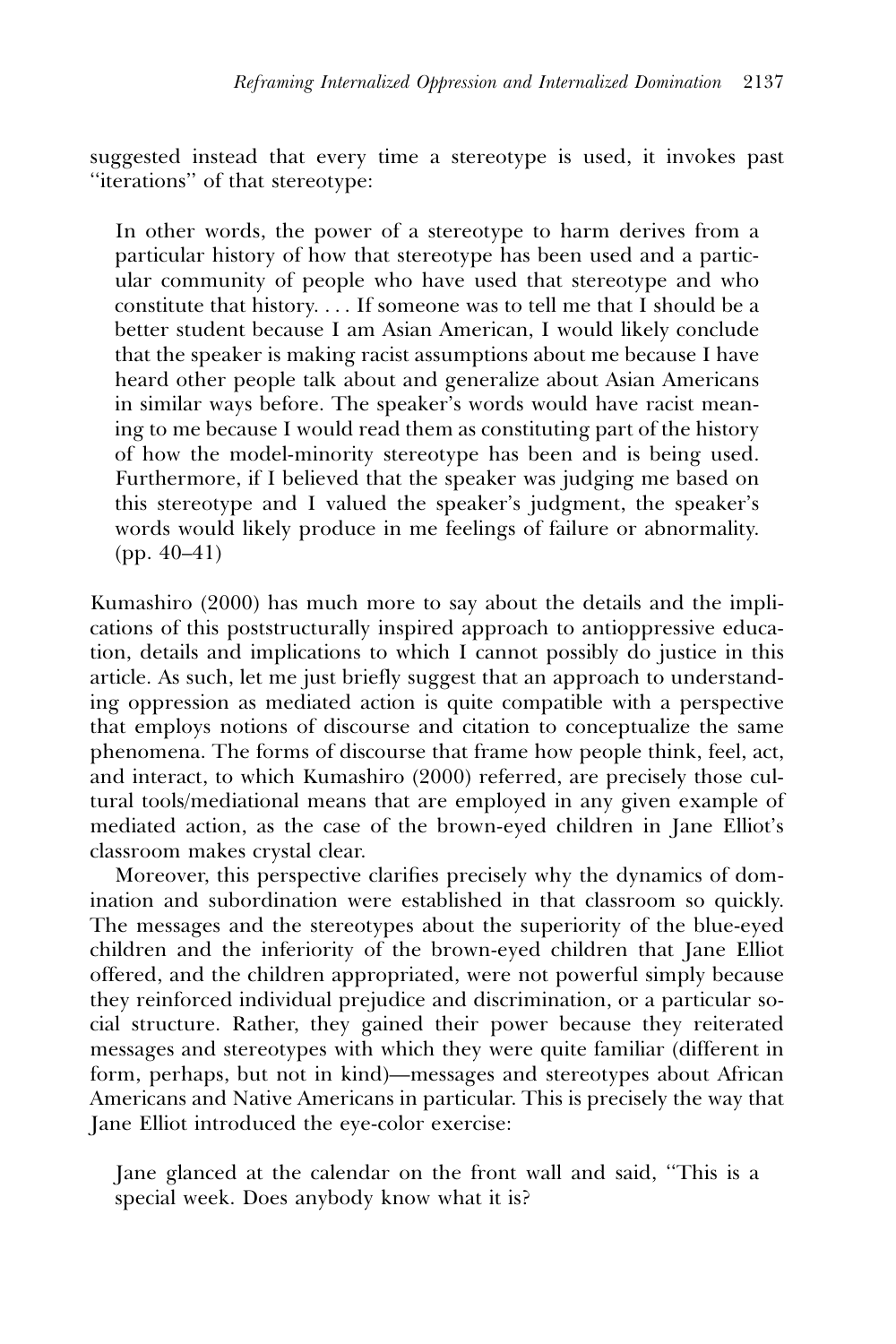''National Brotherhood Week,'' several children responded. . .

Jane took a few steps toward the door and then turned to ask, ''Is there anyone in the United States that we do not treat as our brothers?''

''Yeah,'' several children answered.

''Who?''

Raymond Hansen answered instantly. ''Black people.'' ''The black people,'' Jane said. ''Who else?''

''Indians?'' asked Sandra.

''Absolutely, the Indians,'' Jane said. ''And when many people see a black person or a yellow person or a red person, what do they think? What do they sometimes say?''

Sandra made a disgusted face. "Ew, look at the dumb people," she said.

''Look at the dumb people,'' Jane said flatly. ''What else do they think sometimes? What kinds of things do they say about black people?'' Greg Johans ... frowned and said, "They call them 'Negroos,' 'nig-

gers,' things like that.'' (Peters, 1987, pp. 55–56)

Simply put, the action and interaction that followed from this introduction by Jane Elliot, exemplifying both mediated oppression and mediated domination, clearly had its start in this initial exchange as the children built on their knowledge of harmful discourses and harmful histories (see Kumashiro, 2000), citing those discourses and repeating those histories (i.e., those cultural tools and resources) as they constructed their own system of domination and subordination right in the middle of their classroom.

## **CONCLUSION**

In this article, I have sought to sketch an alternative to what I have called the classical conception of both internalized oppression and internalized domination as internal, deep psychological qualities or characteristics. Employing the sociocultural notion of mediated action (an agent acting with mediational means/cultural tools), I have argued for a conception of appropriated oppression, and its mirror image, appropriated domination/ privilege, as more helpful theoretical formulations of these phenomena. And I have briefly explored the implications of this reframing for the practice of critical pedagogy and antioppressive education.

Let me stress again that this move from what I have called a psychological interpretation of oppression and privilege to a sociocultural interpretation does not in any way deny the real and very powerful personal and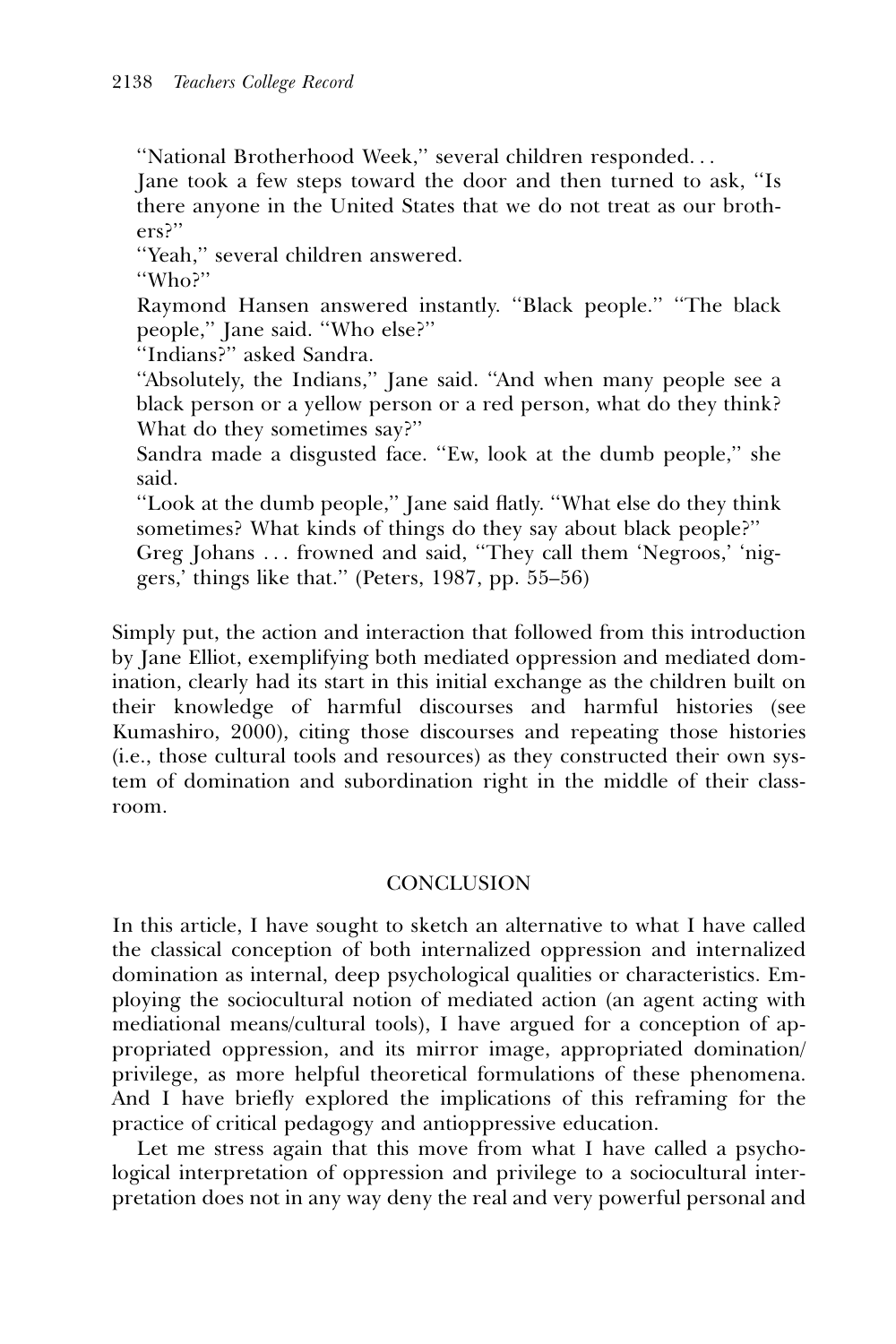experiential consequences of oppression. Rather, it is intended to allow us to ''live in the middle,'' to recall Wertsch's (1998) image, and thus to call our attention to the pervasive and insidious role that systemic forces, in the form of cultural tools and resources (ideologies, images, stereotypes, scripts, etc.), play in promoting and promulgating both oppression and privilege. Depending on when and how they are appropriated (both mastered and owned), these tools and resources have profound and long-lasting psychological ramifications. A move toward a mediated action perspective on both oppression and privilege, in other words, challenges both an exclusively individualistic view and an exclusively systemic/structural view. Both of these views meet in the concept of mediated action.

Furthermore, I would argue that a move away from the language of internalization moves us away from an image of the oppressed as victims and the privileged as villains, operating out of set and static mindsets that cannot be changed. A conception of appropriated oppression and appropriated privilege, in contrast, gives rise to a measure of hope and a sense that these dynamics, both at the individual level and at the systemic level, can be changed, made different. A move toward a conception of both oppression and privilege as mediated action also entails the understanding that both oppression and privilege typically emerge from the same socialcultural-historical-institutional-structural-systemic context (see Wertsch, 1998). As such, it enables us to see both the oppressed and the privileged as full and equal participants in a common history and an ongoing dialogue that, although it may not be easy (and may in fact at times seem impossible), is our only hope for both personal and social transformation (West, 1993).

Let me be the first to admit that this conception of both oppression and privilege as mediated action raises more questions than it answers. These include questions about the processes by which mediational means/cultural tools are appropriated (both mastered and owned) in different contexts and social locations and at different ages. Questions also remain about why some people move from positions of oppression, or positions of privilege, to positions of liberation, while others do not. And the pedagogical implications of all this remain to be spelled out in much more depth and detail than I have been able to do in this context.

Ultimately, however, I remain hopeful that such a sociocultural perspective on the dynamics of privilege and oppression will contribute in a useful way to the ongoing dialogue about these processes and how they can be resisted. As Freire (1970) said in this well-known passage,

Education as the practice of freedom—-as opposed to education as the practice of domination—denies that [humans are] abstract, isolated, independent, and unattached to the world; it also denies that the world exists as a reality apart from [humans]. Authentic reflection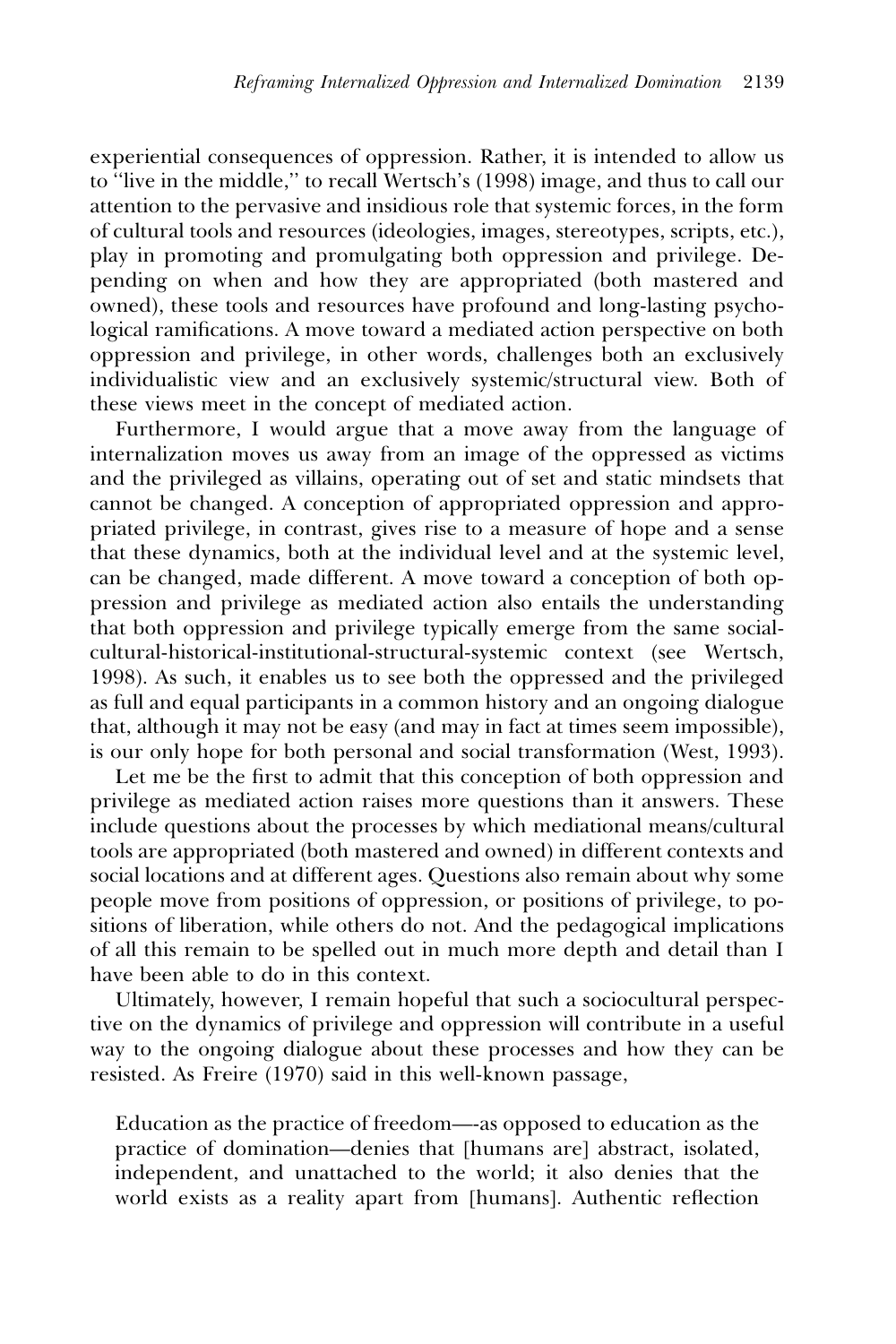considers neither abstract [humans] nor the world without [humans], but [humans] in their relations with the world. In these relations consciousness and world are simultaneous; consciousness neither preceded the world nor follows it. (p. 69)

This is the sociocultural perspective on mediated action in a nutshell: ''humans in their relations with the world'' are ''agents-acting-with-mediationalmeans'' (Wertsch, 1998). And, as Freire suggested, in the end, this perspective is not simply a means to understand the world; it is also a means to change it, to make it a more just, more compassionate, and more liberating place for all people.

1 Similarly, the blue-eyed children did very well on the card pack the first day, when they were in the dominant position, and very poorly the second day, when they were in the subordinate position.

2 This view, of course, is right in line with our cultural overemphasis on the individual, individualism, and individual rights, which makes seeing any problem in more complex, systemic terms very difficult.

3 Let me be try to be clear about several key points from the outset: First, my argument is by no means intended to deny the real and very powerful psychological consequences of oppression. It is intended, however, to move us away from an exclusively individual, psychological understanding of this phenomenon. Second, as such, I am seeking a way to move beyond the traditional dichotomy between a micro-level analysis of domination and oppression as psychological phenomena and a macro-level analysis of domination and oppression as structural phenomena, and toward a middle-ground position that highlights the interrelationship between the micro level and the macro level. In so doing, moreover, I seek to explore the ways in which causality flows in both directions through the middle, from the individual to the structural and from the structural to the individual.

4 Pheterson (1990), one of several scholars who claimed to have coined the term internalized domination (or internalized dominance), suggested that "the basic concept can be found in Alice Miller's (1983) book, For Your Own Good: Hidden Cruelty in Child-Rearing and the Roots of Violence'' (p. 47).

5 Wertsch (1998) uses these two terms, ''cultural tools'' and ''mediational means,'' interchangeably.

6 Note that Wertsch, following Bakhtin (1981), used the term appropriation to refer specifically to this dimension of the relationship of agents toward mediational means/cultural tools. I prefer to use the term appropriation, following Rogoff, to refer more broadly to the general process by which agents acquire mediational means/cultural tools, of which then both mastery and ownership are seen as specific dimensions or characteristics.

7 These forms of privileging cultural tools have also been called forms of ''cultural capital'' (see Bourdieu, 1986; Hinchey, 1998; McLaren, 1998).

8 Discourses certainly have material consequences with respect to individual lives (including an effect on economic capital, cultural capital, and social capital—see Bourdieu, 1986), just as material life has a necessary and profound effect on mediational means/cultural tools (see Wertsch, 1998,pp. 30–32).

9 I certainly do not mean to equate the degree of oppression experienced by these thirdgraders, over the course of 2 days, with the degree of oppression experienced by other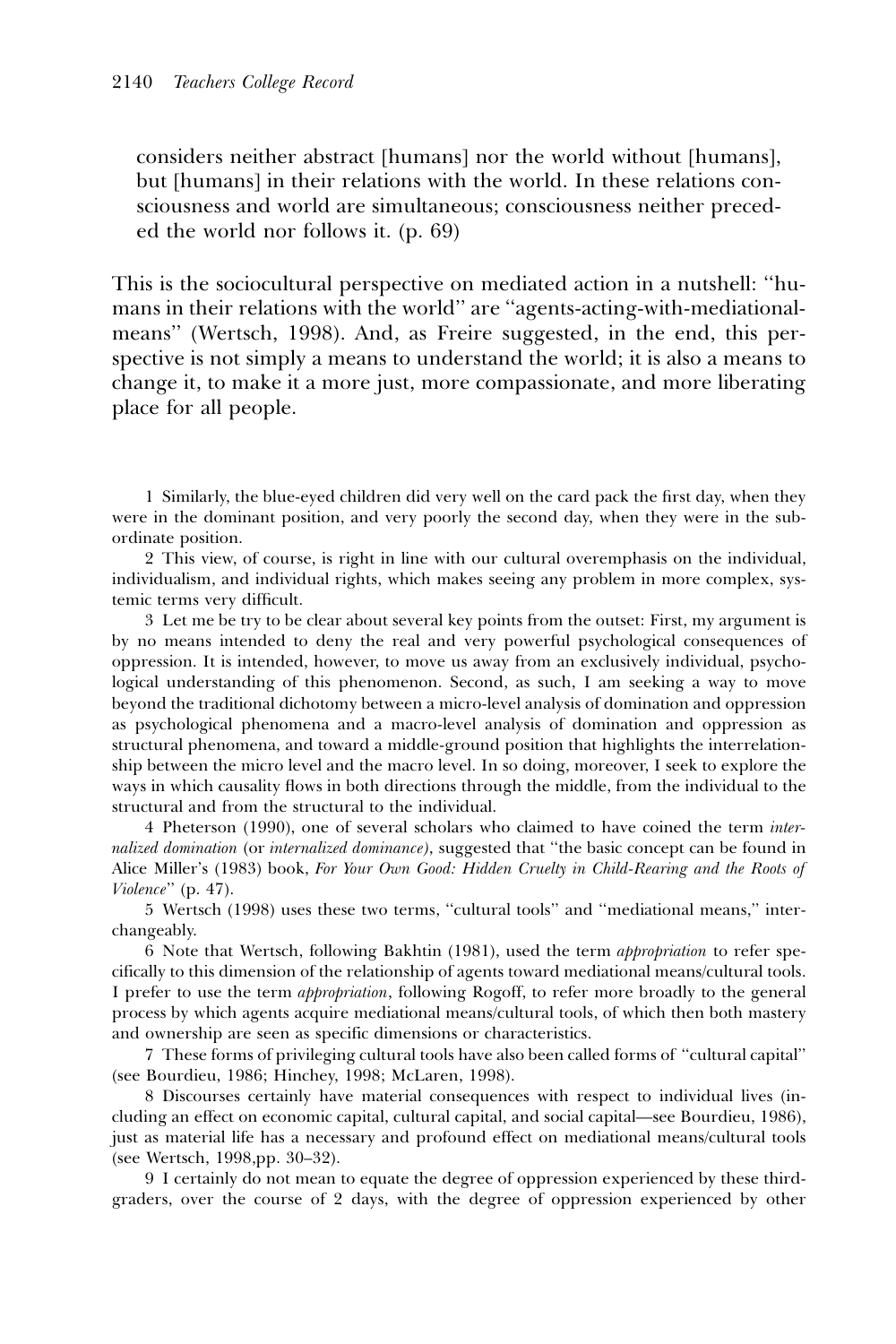members of subordinated groups, who have lived under these kinds of conditions for generations. As far as I am concerned, there are similarities in kind here, but not similarities in degree.

10 Because of the tendency of those benefiting from dominant group privilege to be blissfully unaware of their privilege (see Johnson, 2001; Kimmel & Ferber, 2003; Rothenberg, 2002), appropriated domination tends to be much more tacit than appropriated oppression.

11 See, in addition, Shor and Freire's (1987) discussion of ''the dominant ideologies living within [both dominant and subordinate group members]'' (p. 113). Although I worry about the ''internalized'' language here, Shor and Freire's discussion is very helpful in understanding how such ideologies, as mediational means/cultural tools, shape the action of both the privileged and the oppressed (see also Giroux, 1983; Howard, 2006; Tappan, 2005; Thompson, 1990).

#### References

Baker-Miller, J. (1976). Toward a new psychology of women. Boston: Beacon Press.

- Bakhtin, M. (1981). The dialogic imagination (M. Holquist, Ed.; C. Emerson & M. Holquist, Trans.). Austin: University of Texas Press.
- Bartky, S. (1990). Femininity and domination. New York: Routledge.
- Bell, L. (1997). Theoretical foundations for social justice education. In M. Adams, L. A. Bell, & P. Griffin (Eds.), Teaching for diversity and social justice: A sourcebook (pp. 3–15). New York: Routledge.
- Bishop, A. (2002). Becoming an ally: Breaking the cycle of oppression—in people. London: Zed Books.
- Bonilla-Silva, E. (2001). White supremacy and racism in the post-civil rights era. Boulder, CO: Rienner.
- Bonilla-Silva, E. (2003). Racism without racists: Color-blind racism and the persistence of racial inequality in the United States. Boulder, CO: Rowman & Littlefield.
- Bourdieu, P. (1986). The forms of capital. In J. Richardson (Ed.), Handbook of theory and research for the sociology of education (pp. 241–258). New York: Greenwood Press.
- Burke, K. (1969). A grammar of motives. Berkeley: University of California Press.
- Cole, M. (1996). Cultural psychology: A once and future discipline. Cambridge, MA: Harvard University Press.
- Cross, W. (1991). Shades of Black: Diversity in African-American identity. Philadelphia: Temple University Press.
- Fanon, F. (1963). The wretched of the earth. New York: Grove Press.
- Fanon, F. (1967). Black skin, White masks. New York: Grove Press.
- Fine, M. (1997). Witnessing whiteness. In M. Fine, L. Weiss, L. Powell, & L. M. Wong (Eds.), Off white: Readings on race, power, and society (pp. 57–65). New York: Routledge.
- Foster, D. (1993). The mark of oppression? Racism and psychology reconsidered. In L. Nicholas (Ed.), Psychology and oppression: Critiques and proposals (pp. 129–141). Johannesburg, South Africa: Skotaville Publishers.

Freire, P. (1970). Pedagogy of the oppressed. New York: Continuum.

- Giroux, H. (1983). Theory and resistance in education: A pedagogy for the opposition. South Hadley, MA: Bergin & Garvey.
- Griffin, P. (1997). Introductory module for the single issue courses. In M. Adams, L. A. Bell, & P. Griffin (Eds.), Teaching for diversity and social justice: A sourcebook (pp. 61–81). New York: Routledge.
- Goodman, D. (2001). Promoting diversity and social justice: Educating people from privileged groups. Thousand Oaks, CA: Sage.
- Hardiman, R., & Jackson, B. (1997). Conceptual foundations for social justice courses. In M. Adams, L. A. Bell, & P. Griffin (Eds.), Teaching for diversity and social justice: A sourcebook (pp. 16–29). New York: Routledge.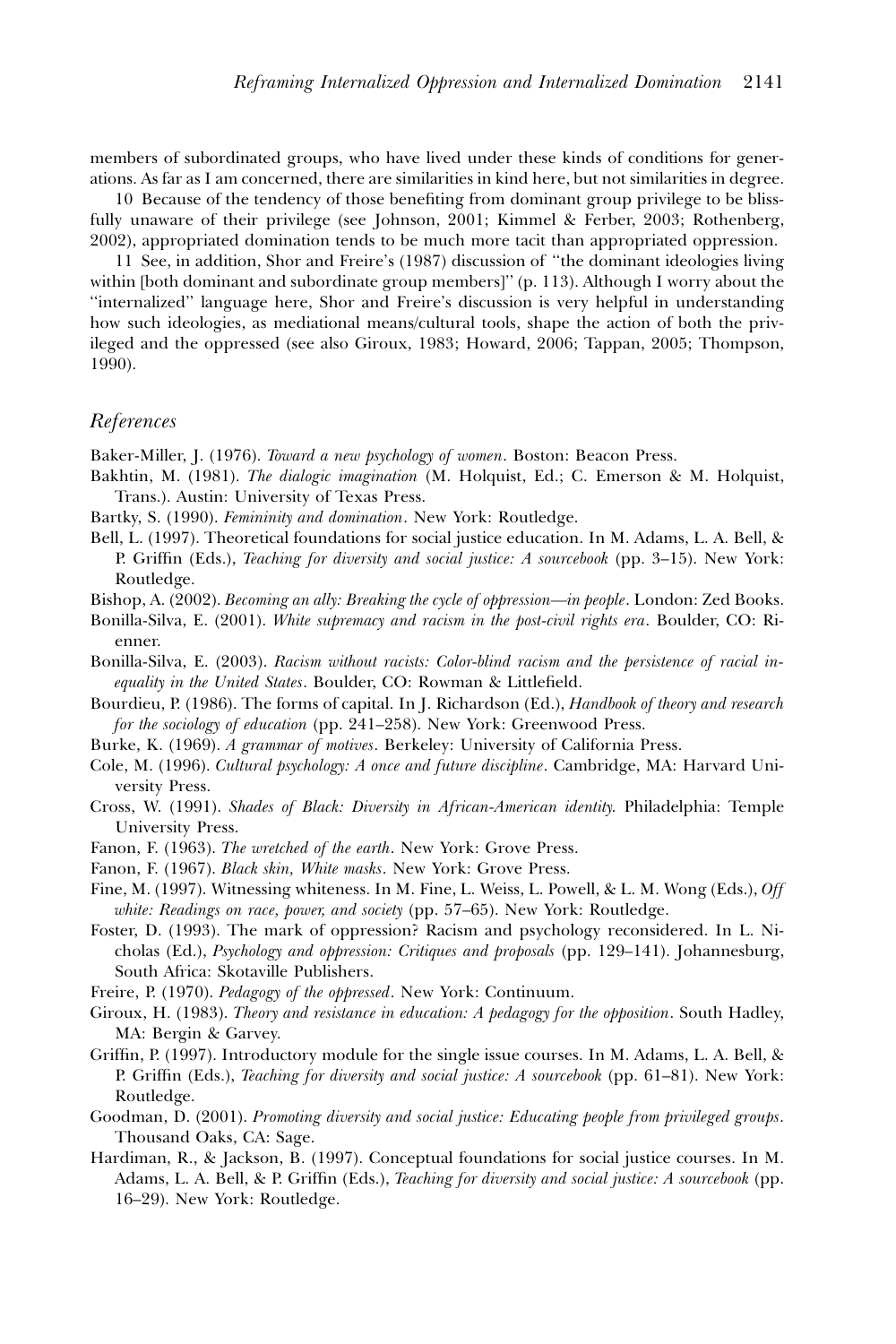Harvey, J. (1999). Civilized oppression. New York: Routledge.

- Helms, J. (1993a). A model of White racial identity development. In J. Helms (Ed), Black and White racial identity: Theory, research, and practice (pp. 49–66). Westport, CT: Praeger.
- Helms, J. (1993b). An overview of Black racial identity theory. In J. Helms (Ed), Black and White racial identity: Theory, research, and practice (pp. 9–32). Westport, CT: Praeger.
- Hinchey, P. (1998). Finding freedom in the classroom: A practical introduction to critical theory. New York: Peter Lang.
- Hitchcock, J. (2002). Lifting the white veil: An exploration of White American culture in a multicultural context. Roselle, NJ: Crandall, Dostie, and Douglass.
- Howard, A. (2006, April). Learning privilege: Lessons of power and identity in affluent school settings. Paper presented at the annual meeting of the American Educational Research Association, San Francisco, CA.
- Jensen, R. (2005). The heart of Whiteness: Confronting race, racism, and White privilege. San Francisco: City Lights.

Johnson, A. (2001). Privilege, power, and difference. Boston: McGraw-Hill.

- Kardiner, A., & Ovesey, L. (1951). The mark of oppression: A psychological study of the American Negro. Cleveland, OH: World.
- Kimmel, M., & Ferber, A. (Eds.). (2003). Privilege. Boulder, CO: Westview Books.
- Kumashiro, K. (2000). Toward a theory of anti-oppressive education. Review of Educational Research, 70, 25–53.
- Kumashiro, K. (2002). Troubling education: Queer activism and antioppressive pedagogy. New York: RoutledgeFalmer.
- Lipsky, S. (1987). Internalized racism. Seattle, WA: Rational Island Publishers.
- McIntosh, P. (1988). White privilege and male privilege: A personal account of coming to see correspondences through work in women's studies (Working Paper 189). Wellesley, MA: Wellesley College Center for Research on Women.
- McLaren, P. (1998). Life in schools (3<sup>rd</sup> ed.). New York: Longman.
- Memmi, A. (1967). The colonizer and the colonized. Boston: Beacon Press.
- Peters, W. (1987). A class divided: Then and now. New Haven, CT: Yale University Press.
- Pharr, S. (1988). Homophobia: A weapon of sexism. Little Rock, AR: Chardon Press.
- Pheterson, G. (1990). Alliances between women: Overcoming internalized oppression and internalized domination. In L. Albrecht & R. Brewer (Eds.), Bridges of power: Women's multicultural alliances (pp. 34–48). Philadelphia: New Society Publishers.
- Phinney, J. (1990). Ethnic identity in adolescents and adults: Review of research. Psychological Bulletin, 108, 499–514.
- Phinney, J. (1993). A three-stage model of ethnic identity development in adolescence. In M. Bernal & G. Knight (Eds.), Ethnic identity: Formation and transmission among Hispanics and other minorities (pp. 61–79). Albany: State University of New York Press.
- Roberts, S. (1983, July). Oppressed group behavior: Implications for nursing. Advances in Nursing Science, 21–30.
- Rogoff, B. (1995). Observing sociocultural activity on three planes: Participatory appropriation, guided participation, and apprenticeship. In J. Wertsch, P. del Rio, & A. Alvarez (Eds.), Sociocultural studies of mind (pp. 139–164). New York: Cambridge University Press.
- Rothenberg, P. (Ed.). (2002). White privilege: Essential readings on the other side of racism. New York: Worth.
- Savin-Williams, R. (1990). Gay and lesbian youth: Expressions of identity. New York: Hemisphere.
- Sennett, R., & Cobb, J. (1972). The hidden injuries of class. New York: Vintage.
- Sherover-Marcuse, E. (1986). Emancipation and consciousness: Dogmatic and dialectical perspectives in the early Marx. London: Basil Blackwell.
- Shor, I., & Freire, P. (1987). A pedagogy for liberation: Dialogues on transforming education. Westport, CT: Bergin & Garvey.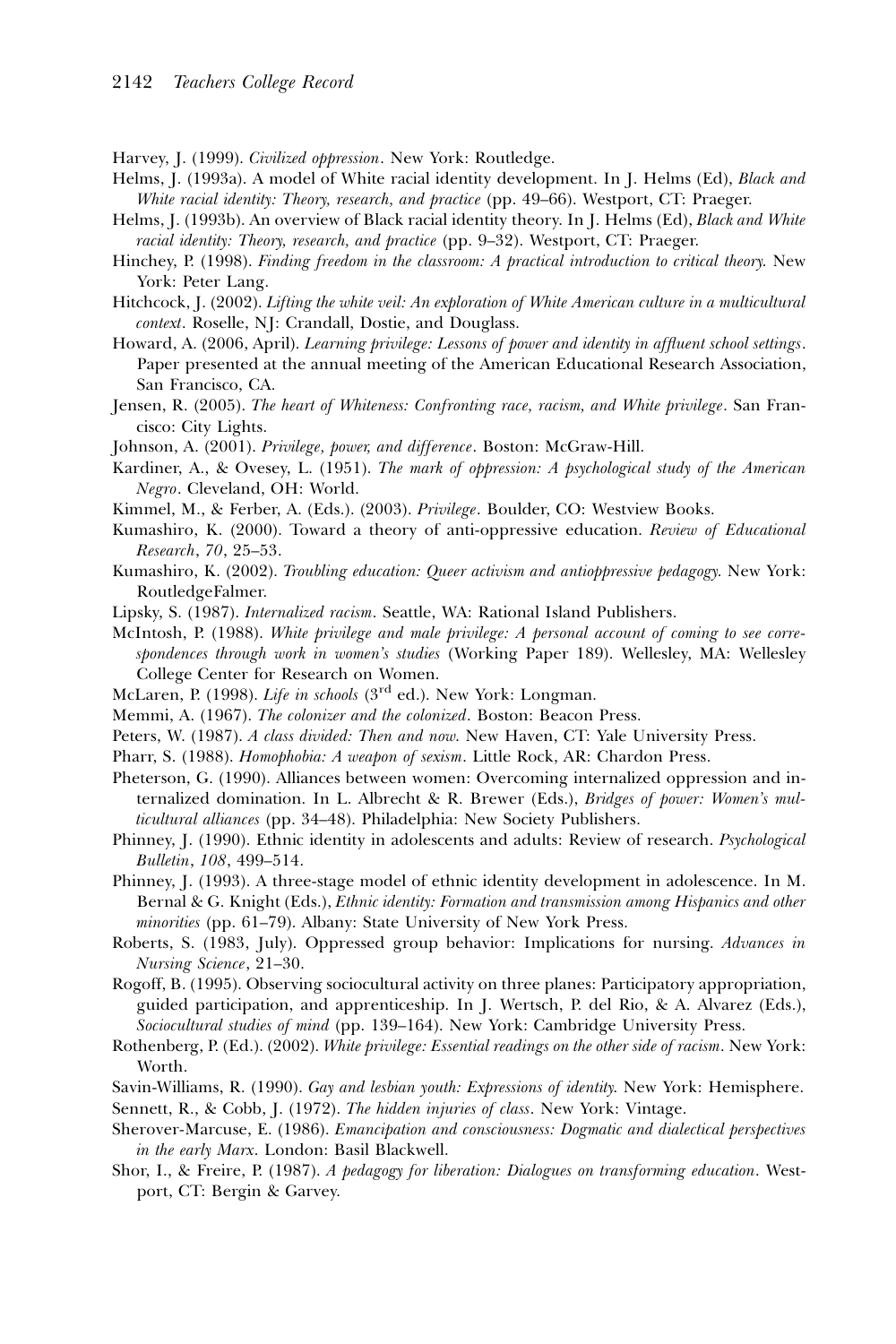Sleeter, C. (2003). Culture, difference, and power. New York: Teachers College Press.

- Sophie, J. (1986). A critical examination of stage theories of lesbian identity development. Journal of Homosexuality, 12, 39–51.
- Stoltenberg, J. (1989). Refusing to be a man: Essays on sex and justice. New York: Meridian.
- Tappan, M. (1991). Narrative, authorship, and the development of moral authority. In M. Tappan & M. Packer (Eds.), Narrative and storytelling: Implications for understanding moral development (pp. 5–25). San Francisco: Jossey-Bass.
- Tappan, M. (1999). Authoring a moral self: A dialogical perspective. Journal of Constructivist Psychology, 12, 117–131.
- Tappan, M. (2000). Autobiography, mediated action, and the development of moral identity. Narrative Inquiry, 10, 1–36.
- Tappan, M. (2005). Domination, subordination, and the dialogical self: Identity development and the politics of ''ideological becoming.'' Culture and Psychology, 11, 47–75.
- Tatum, B. (1997). "Why are all the Black kids sitting together in the cafeteria?" New York: Basic Books
- Thompson, J. B. (1990). Ideology and modern culture: Critical social theory in the era of mass communication. Stanford, CA: Stanford University Press.
- Valsiner, J. (1998). The guided mind. Cambridge, MA: Harvard University Press.
- Vygotsky, L. (1978). Mind in society: The development of higher psychological processes, Cole, M., John-Steiner, V., Scribner, S., & Souberman, E. Eds.). Cambridge, MA: Harvard University Press.
- Vygotsky, L. (1987). The collected works of L.S. Vygotsky, Vol. 1: Problems of general psychology (R. Rieber & A. Carton, Eds.; N. Minick, Trans.). New York: Plenum Press.
- Vygotsky, L. (1997). The collected works of L.S. Vygotsky, Vol. 4: Problems in the theory and history of psychology (R. Rieber, Ed.; R. van der Veer, Trans.). New York: Plenum Press.
- Walkerdine, V. (1990). Schoolgirl fictions. London: Verso.
- Wertsch, J. (1985). Vygotsky and the social formation of mind. Cambridge, MA: Harvard University Press.
- Wertsch, J. (1991). Voices of the mind: A sociocultural approach to mediated action. Cambridge, MA: Harvard University Press.
- Wertsch, J. (1995). The need for action in sociocultural research. In J. Wertsch, P. del Rio, & A. Alvarez (Eds.), Sociocultural studies of mind (pp. 56–74). New York: Cambridge University Press.
- Wertsch, J. (1998). Mind as action. New York: Oxford University Press.
- West, C. (1993). Race matters. New York: Vintage Books.
- Wise, T. (2005). White like me: Reflections on race from a privileged son. Brooklyn, NY: Soft Skull Press.
- Young, I. M. (1990). Justice and the politics of difference. Princeton, NJ: Princeton University Press.

An earlier version of this article was presented at the Annual Meeting of the American Educational Studies Association, Miami, Florida, November 2001. Thanks to Lyn Brown, Adam Howard, Bo Razak, and Jill Gordon for very helpful comments on the manuscript.

Preparation of this manuscript was supported by a sabbatical research grant from Colby College. Requests for reprints should be addressed to Mark Tappan, Education Program, Colby College, Waterville, ME 04901. E-mail: mbtappan@colby.edu.